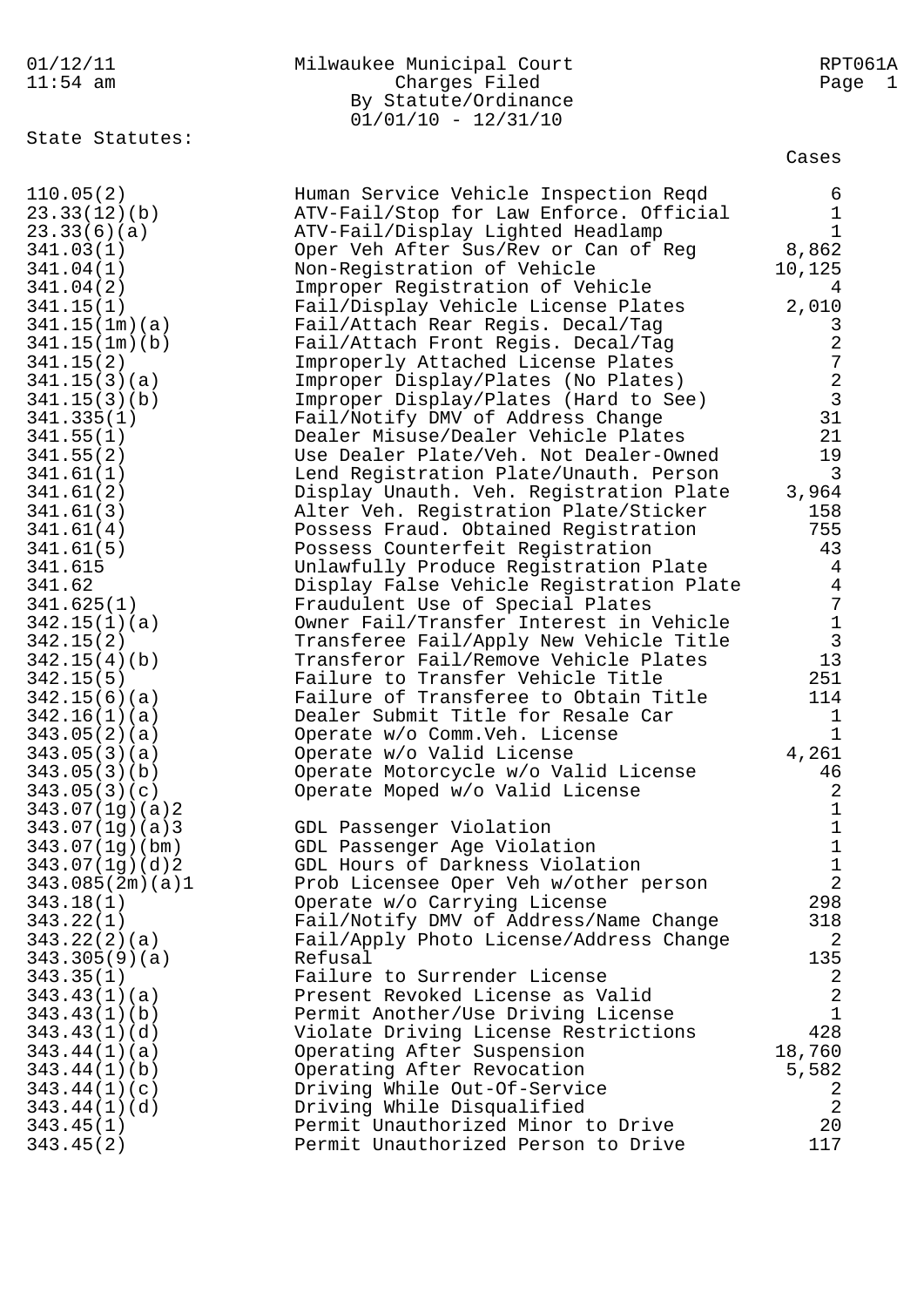| 01/12/11               | Milwaukee Municipal Court                                       | RPT061A        |
|------------------------|-----------------------------------------------------------------|----------------|
| $11:54$ am             | Charges Filed                                                   | Page 2         |
|                        | By Statute/Ordinance                                            |                |
|                        | $01/01/10 - 12/31/10$                                           |                |
| State Statutes:        |                                                                 |                |
|                        |                                                                 | Cases          |
| 343.50(12)(a)          | Present Revoked ID Card as Valid                                | $\mathbf{1}$   |
| 343.52(1)(a)           | Sell or Lend Special Identification Card                        | 16             |
| 343.52(1)(b)           | Unlawful Display of Special ID Card                             | 230            |
| 343.52(1m)             | Fraudulent Use of Special ID Card                               | 52             |
| 344.62(1)              | Operating motor vehicle w/o insurance                           | 2,310          |
| 344.62(2)              | Oper motor veh w/o proof of insurance                           | 49             |
| 344.64(2)              | Knowingly Forge/Alter Proof of Insurance                        | 1              |
| 345.17(1)(b)           | False Statement to DMV-Driver License                           | $\mathsf 3$    |
| 345.17(1)(c)           | False Statement to DMV-ID Card                                  | $\overline{4}$ |
| 346.04(1)              | Fail/Obey Traffic Officer Signal/Order                          | 424            |
| 346.04(2)              | Failure To Obey Traffic Officer/Signal                          | 1,539          |
| 346.04(3)              | Vehicle Operator Flee/Elude Officer                             | 3              |
| 346.05(1)              | Operating Left of Center Line                                   | 121            |
| 346.06                 | Meeting of Vehicle-Wrong Side                                   | 16             |
| 346.072(1)(a)          | Passing Illegally                                               | 30             |
| 346.075(2)             | Improper Passing of Stopped Bus                                 | 17             |
| 346.08                 | Unsafe Passing on Right                                         | 49             |
| 346.09(1)              | Passing into Oncoming Traffic                                   | 33             |
| 346.09(2)              | Passing on Hill or Curve                                        | $\mathbf{1}$   |
| 346.09(3)              | Passing in No-Passing Zone                                      | $\epsilon$     |
| 346.10(2)              | Passing at Intersection                                         | 141            |
| 346.13(1)              | Unsafe Lane Deviation                                           | 326            |
| 346.13(3)<br>346.14(1) | Deviation From Designated Lane                                  | 1<br>255       |
| 346.14(2)(a)           | Automobile Following Too Closely<br>Truck Following Too Closely | $\mathbf 1$    |
| 346.15                 | Driving Wrong Way on Divided Highway                            | 68             |
| 346.16(2)(a)           | Pedestrian/Bike/Cycle on Expressway                             | $1\,$          |
| 346.175(1)(a)          | Owners Liability-Flee/Elude Officer                             | 2              |
| 346.18(1)              | Fail/Yield at Uncontrolled Intersection                         | 80             |
| 346.18(2)              | Fail/Yield while Making Left Turn                               | 470            |
| 346.18(3)              | Fail/Yield Right/Way from Stop Sign                             | 398            |
| 346.18(4)              | Fail/Yield when Emerging from Alley                             | 40             |
| 346.18(5)              | Fail/Yield Rt/Way from Parked Position                          | 57             |
| 346.18(6)              | Fail/Yield for Yield Sign                                       | 26             |
| 346.18(7)(a)           | Fail/Yield when Entering Alley                                  | 2              |
| 346.19(1)              | Fail/Yield to Stop for Emergency Vehicle                        | 109            |
| 346.19(2)              | Emergency Veh. Operator Fail/Drive Safely                       | 1              |
| 346.195(1)             | Owner Liability-Fail/Yield to ER Vehicle                        | 14             |
| 346.20(2)              | Drive b/t Funeral Procession Vehicles                           | $\mathbf 1$    |
| 346.20(3)              | Vehicles Form Procession/Right of Way                           | $1\,$          |
| 346.205(1)             | Owner Liab/Fail/Yield/Funeral Procession                        | $\mathbf 1$    |
| 346.23(1)              | Fail/Yield at Controlled Intersection                           | 77             |
| 346.23(2)              | FYR at Divided Highway                                          | $\mathbf{1}$   |
| 346.24(1)              | FYR to Pedestrian/uncontroll. Intersect                         | 26             |
| 346.24(2)              | Sudden Pedes/Bike Movement into Traffic                         | 165            |
| 346.24(3)              | Passing Vehicle Stopped for Pedestrian                          | 5              |
| 346.25                 | Pedestrian/Bike FYR when CrossingRoadway                        | 17             |
| 346.27                 | FYR to Highway Workers                                          | $\mathbf{1}$   |
| 346.28(1)              | Pedestrian Fail/Walk on Left Side/Hghway                        | 3              |
| 346.29(1)              | Hitchhiking on Roadway                                          | 5              |
| 346.29(2)              | Standing on Roadway                                             | 301            |
| 346.31(1)              | Fail to Follow Indicated Turn                                   | 58             |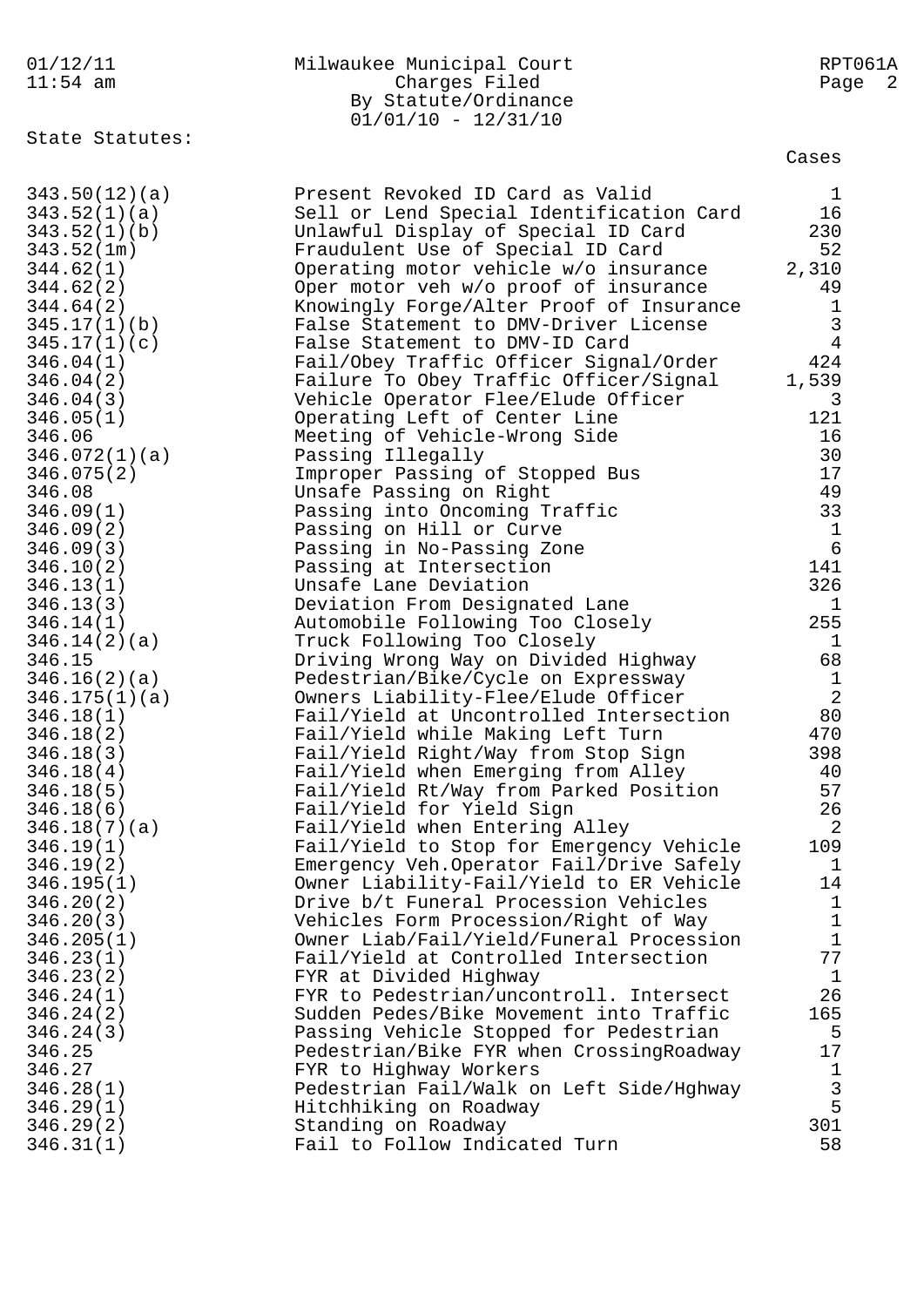## 01/12/11 Milwaukee Municipal Court RPT061A 11:54 am Charges Filed Page 3 By Statute/Ordinance 01/01/10 - 12/31/10

State Statutes:

Cases

| 346.31(2)     | Improper Right Turn                      | 72             |
|---------------|------------------------------------------|----------------|
| 346.31(3)(b)  | Improper Left Turn/Intersection          | 101            |
| 346.31(4)     | Improper Left Turn/On 3-Lane Highway     | $\mathsf{3}$   |
| 346.32        | Improper Turn into Driveway/Private Road | $\mathbf{1}$   |
| 346.33(1)(a)  | Unlawful U/Y Turn-Control. Intersection  | 28             |
| 346.33(1)(b)  | Unlawful U/Y Turn - Midblock             | 18             |
| 346.33(1)(c)  | Unlawful U/Y Turn-Highway MidBlock       | 23             |
| 346.33(1)(d)  | Unlawful U/Y Turn-Erected Signs          | 14             |
| 346.33(2)     | Backing Y Turn/Controlled Intersection   | $\overline{3}$ |
| 346.34(1)(a)1 | Unsafe Turn-At Intersection              | $\mathbf{1}$   |
| 346.34(1)(a)3 | Unsafe Turn-w/o Reasonable Safety        | 91             |
| 346.34(1)(b)  | Fail to Signal Turn                      | 192            |
| 346.34(2)     | Fail/Signal Stop/Slowing                 | 5              |
| 346.37(1)(a)1 | Violate Green Traffic-Control Signal     | 5              |
| 346.37(1)(b)  | Violate Yellow Traffic Signal            | 66             |
| 346.37(1)(c)1 | Violate Red Traffic Light                | 1,841          |
| 346.37(1)(c)2 | Pedes/Bike Violate Red Traffic Light     | $\mathbf{1}$   |
| 346.37(1)(c)3 | Illegal Right Turn on Red                | 122            |
| 346.38(2)     | Bike/Pedes Violate Pedestrian Signal     | 95             |
| 346.39(1)     | Fail/Stop for Flashing Red Signal        | 211            |
| 346.39(2)     | Fail/Slow for Flashing Yellow Signal     | $\mathbf{3}$   |
| 346.44(1)(b)  | Fail to Stop/RR Crossing Signal          | $\mathbf{3}$   |
| 346.44(2)     | Driving Through/Around RR Crossing Gate  | $\mathbf{1}$   |
| 346.45(2)     | Improper Stop/Proceeding at RR Crossing  | $\mathbf 1$    |
| 346.455       | Fail/Stop for Fire Truck at Fire Station | $\overline{4}$ |
| 346.457(1)    | Owner's Liability-Pass Fire Truck        | 3              |
| 346.46        | Fail to Stop/Improper Stop at Stop Sign  | 8              |
| 346.46(1)     | Fail/Stop at Stop Sign                   | 1,218          |
| 346.46(2m)    | Fail/Obey School Crossing Guard          | 1              |
| 346.465       | Owner's Liability-Cross School Crossing  | $\mathbf 1$    |
| 346.465(1)    | Veh.Owner Liable/Fail/Obey School Guard  | 5              |
| 346.47(1)     | Fail/Yield/Stop/Emerging from Alley      | 5              |
| 346.47(2)     | Fail/Stop at Intersecting Alley          | $\sqrt{2}$     |
| 346.48(1)     | Fail/Stop for Unloading School Bus       | 2              |
| 346.51(1)     | Improper Parking On/Off Roadway          | $\mathbf{1}$   |
| 346.52(1)(a)  | Stopping/Standing w/i Intersection       | $\mathbf{1}$   |
| 346.52(2)     | Stopping/Standing on Hwy by Grade School | $\mathbf{1}$   |
| 346.53(6)     | Parking/Standing where Prohibited        | 35             |
| 346.54        | Improper Parking/Standing of Vehicle     | 113            |
| 346.57(2)     | Unreasonable and Imprudent Speed         | 658            |
| 346.57(3)     | Driving too Fast for Conditions          | 199            |
| 346.57(4)(a)  | Speeding in School Zones                 | 53             |
| 346.57(4)(e)  | Speeding on City Highway                 | 9              |
| 346.57(4)(h)  | Speeding in 55 MPH Zone                  | 1              |
| 346.57(5)     | Exceeding Speed Zones/Posted Limits      | 8,453          |
| 346.59(1)     | Impeding Traffic by Slow Speed           | 6              |
| 346.595(1)    | Over 2 Motorcycles Abreast in Lane       | 1              |
| 346.595(4)    | Passenger Riding in Front on Motorcycle  | 1              |
| 346.595(5)    | Operate Motorcycle w/o Headlights On     | $\mathbf{1}$   |
| 346.62(2)     | Reckless Driving-Endanger Safety         | 387            |
| 346.63(1)(a)  | Operating While Intoxicated              | 648            |
| 346.63(1)(am) | Operat. w/ Detectable Level Ctrld Substn | 16             |
|               |                                          |                |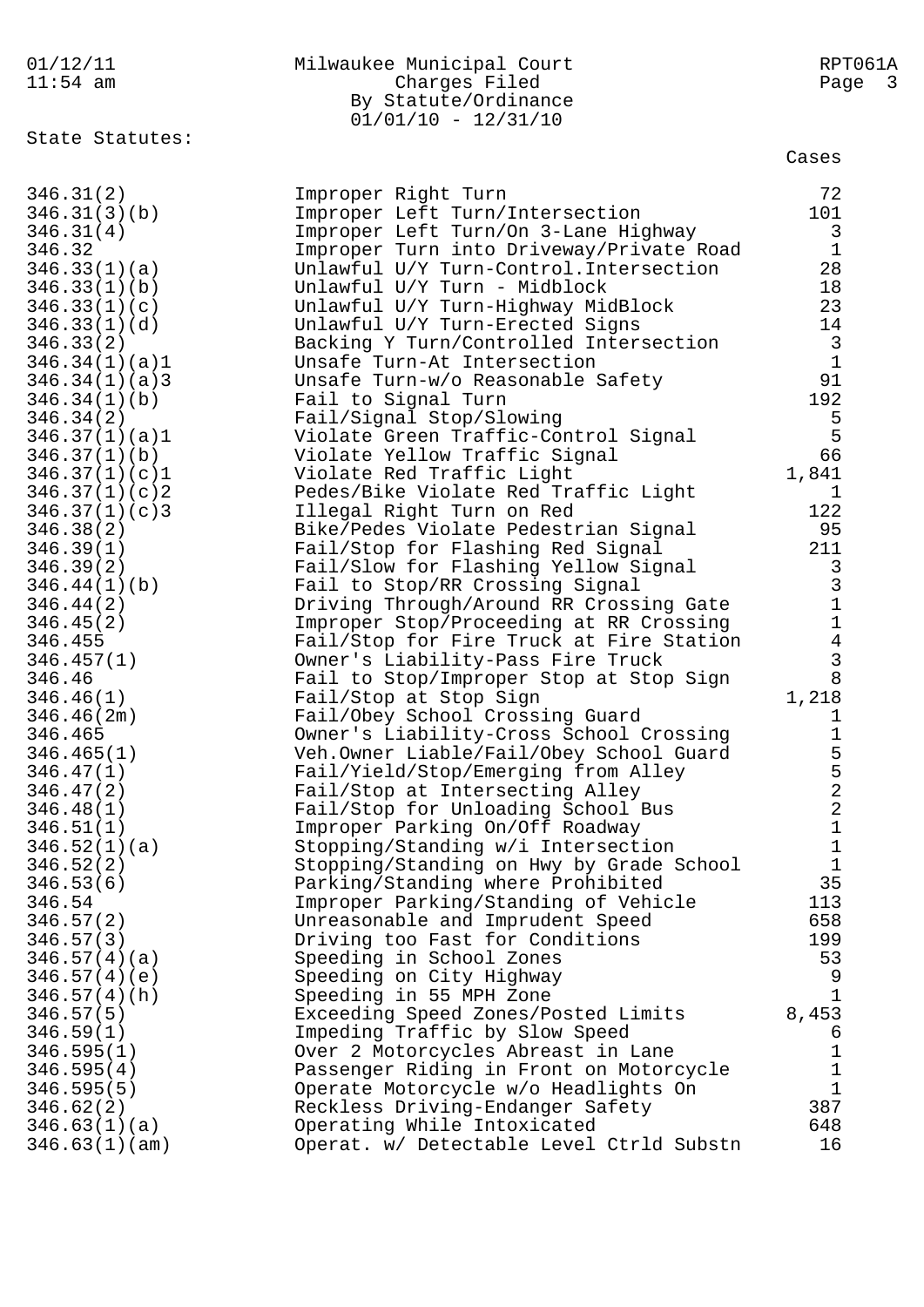| 01/12/11                  | Milwaukee Municipal Court                                                         | RPT061A                 |
|---------------------------|-----------------------------------------------------------------------------------|-------------------------|
| $11:54$ am                | Charges Filed                                                                     | Page 4                  |
|                           | By Statute/Ordinance                                                              |                         |
|                           | $01/01/10 - 12/31/10$                                                             |                         |
| State Statutes:           |                                                                                   | Cases                   |
|                           |                                                                                   |                         |
| 346.63(1)(b)              | Operating While Intoxicated - BAC .1%+                                            | 491<br>7                |
| 346.63(2m)<br>346.67(1)   | Violate Absolute Sobriety Law<br>Hit and Run                                      | $\sqrt{2}$              |
| 346.67(1)(a)              | Hit and Run                                                                       | $\overline{4}$          |
| 346.675(1)                | Veh Owner Liability-Hit and Run                                                   | 311                     |
| 346.68                    | Hit and Run-Unattended Vehicle                                                    | 168                     |
| 346.69                    | Hit and Run-Property Adjacent to Highway                                          | 68                      |
| 346.70(1)                 | Failure to Notify Police of Accident                                              | 189                     |
| 346.70(2)                 | Duty/Report Accident (Report Req'mt)                                              | $\mathbf 1$             |
| 346.70(5)                 | Falsifying Accident Report                                                        | 2                       |
| 346.78                    | Bike Rules-Ride Play Vehicles on Roadway                                          | $\overline{\mathbf{c}}$ |
| 346.79(1)                 | Bike Rules-Ride on Nonpermanent Seat                                              | $\overline{\mathbf{c}}$ |
| 346.79(2)(a)              | Bike Rules-Transport Unauth. Passengers                                           | $\overline{c}$          |
| 346.79(3)                 | Bike Rules-Carry Package/InterfereRiding                                          | $\frac{2}{2}$           |
| 346.79(4)                 | Bike Rules-Attach Bike/Another Veh.                                               |                         |
| 346.79(5)                 | Unauthorized Moped Riding upon Bike Way                                           | $\mathbf{3}$            |
| 346.80(2)(c)              | Bike Rules-Due Care when Passing                                                  | 13                      |
| 346.80(4)                 | Bike Rules-Ride Where Prohibited by Sign                                          | $\overline{a}$          |
| 346.804                   | Bike Rules-Fail/Yield, Etc. on Sidewalk                                           | $1\,$                   |
| 346.87                    | Unsafe Backing of Vehicle                                                         | 95                      |
| 346.88(1)                 | Overloaded Veh./Interfere in Operation                                            | $\overline{7}$          |
| 346.88(3)                 | Obstructed Driver's Vision/Object                                                 | $\mathbf 1$             |
| 346.88(3)(a)              | Obstructed Driver's Vision w/Unauth.Sign                                          | 3<br>76                 |
| 346.88(3)(b)              | Obstructed Driver's Vision-Front View<br>Obstructed Driver's Vision-Rear View     | 27                      |
| 346.88(3)(c)<br>346.88(4) | MV Windows Not Reasonably Clean                                                   | 16                      |
| 346.89(1)                 | Inattentive Driving                                                               | 544                     |
| 346.89(2)                 | Operation with TV Visible to Driver                                               | 54                      |
| 346.90                    | Following/Parking Near Emergency Vehicle                                          | $\mathbf{3}$            |
| 346.91                    | Crossing Fire Hose                                                                | $\overline{2}$          |
| 346.92(1)                 | Driving with Person Riding Illegally                                              | 62                      |
| 346.92(2)                 | Riding Illegally on Vehicle                                                       | 64                      |
| 346.93(1)                 | Minor Transporting Intoxicants in MV                                              | 46                      |
| 346.935(1)                | Drink Open Intoxicants in MV                                                      | 8                       |
| 346.935(2)                | Possess Open Intoxicants in MV                                                    | 210                     |
| 346.935(3)                | Keep Open Intoxicants in MV                                                       | 480                     |
| 346.94(1)                 | Driving on Sidewalk                                                               | 28                      |
| 346.94(12)                | Driving on Bicycle Lane or Way                                                    | 61                      |
| 346.94(2)                 | Racing on Highway                                                                 | 34                      |
| 346.94(7)<br>346.94(9)    | Spilling Waste Load on/along Highway                                              | 15<br>21                |
| 346.945(1)(a)             | Alighting From/Boarding Moving Vehicle<br>Owner Liability-Sound Amplification Dev | 18                      |
| 347.06(1)                 | Operation w/o Required Lamps Lighted                                              | 459                     |
| 347.06(3)                 | Unclean/Defective Lights or Reflectors                                            | 2                       |
| 347.07(2)(a)              | Operate Vehicle w/ NonWhite Headlights                                            | 33                      |
| 347.07(2)(b)              | Operate Vehicle w/ NonRed Taillights                                              | 49                      |
| 347.07(2)(c)              | Operate Vehicle w/ Flashing Light                                                 | 7                       |
| 347.09                    | Other Headlamp Equipment Violations                                               | $\mathbf{1}$            |
| 347.09(1)(a)              | Operate Motor Vehicle w/o 2 Headlights                                            | 1,388                   |
| 347.09(1)(c)              | Operate Special Vehicle w/o Headlights                                            | 2                       |
| 347.12(1)(a)              | Approaching Operator Fail/Dim MultiBeams                                          | 194                     |
| 347.12(1)(b)              | Following Operator Fail/Dim MultiBeams                                            | 19                      |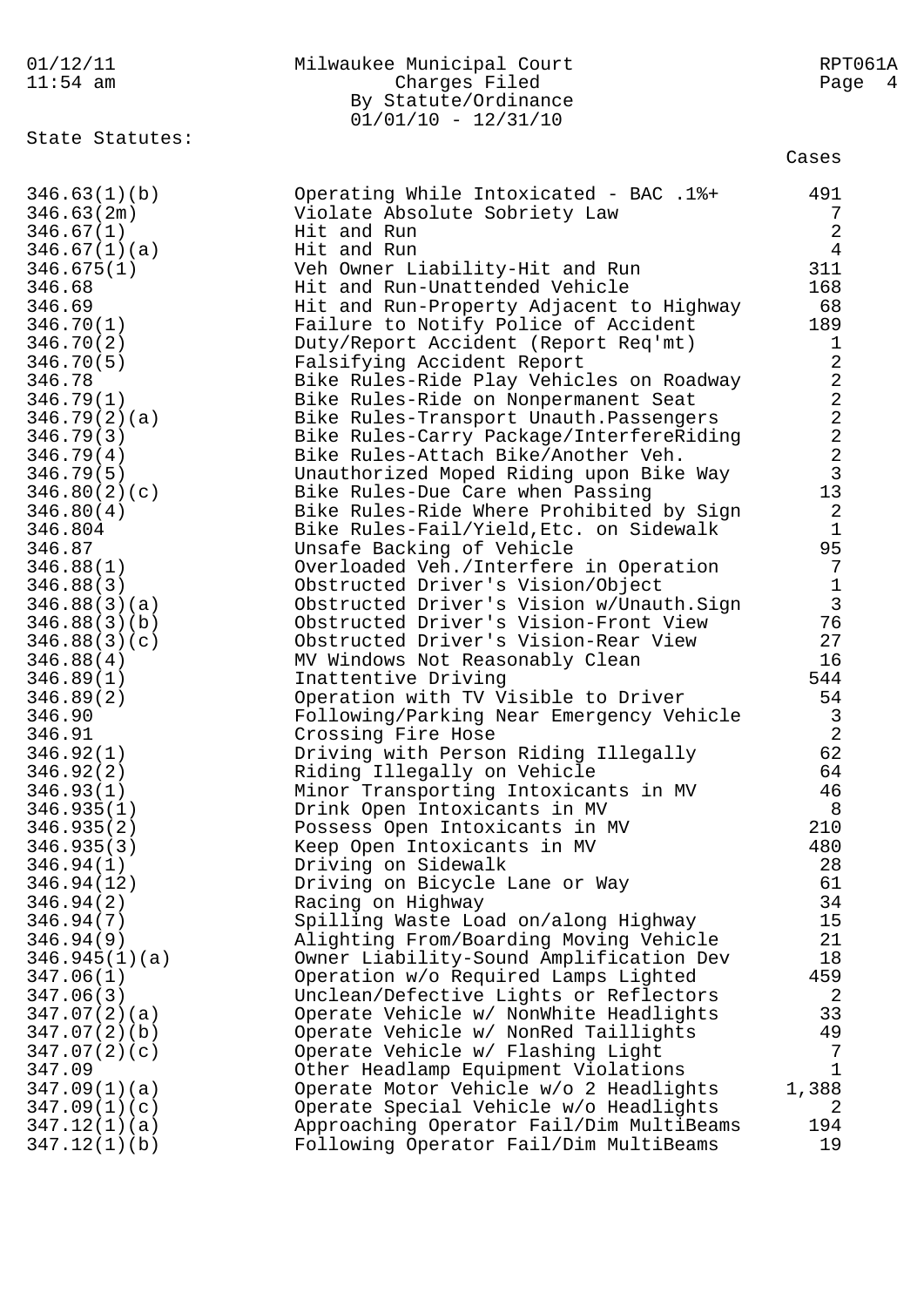| 01/12/11<br>$11:54$ am           | Milwaukee Municipal Court<br>Charges Filed<br>By Statute/Ordinance<br>$01/01/10 - 12/31/10$ | RPT061A<br>Page<br>- 5 |
|----------------------------------|---------------------------------------------------------------------------------------------|------------------------|
| State Statutes:                  |                                                                                             | Cases                  |
| 347.13(1)                        | No Tail Lamp/Defective Tail Lamp-Night                                                      | 972                    |
| 347.13(3)                        | Operate Vehicle w/o Registration Lamps                                                      | 849                    |
| 347.14(1)                        | Operate Vehicle w/o Stopping Lights                                                         | 1,394                  |
| 347.14(2)                        | Fail/Comply Stopping Light Reqm'ts                                                          | 1                      |
| 347.15(2)                        | Improperly Locate Veh. Directional Lights                                                   | 56                     |
| 347.19(1)                        | Improperly Sized Vehicle Reflectors                                                         | 1                      |
| 347.20(2)                        | No Flag on Projecting Load by Day                                                           | $\overline{2}$         |
| 347.35(1)                        | Operate Motor Vehicle w/o Capable Brakes                                                    | 21                     |
| 347.38(1)                        | Defective Horn or Unnecessary Use                                                           | 69                     |
| 347.39(1)                        | Operate Motor Veh. w/o Adequate Muffler                                                     | 230<br>153             |
| 347.39(2)<br>347.40(1)           | Equip Motor Vehicle with Illegal Muffler<br>Operate Vehicle w/o Rearview Mirror             | 61                     |
| 347.41                           | Defective Speedometer                                                                       | 6                      |
| 347.413(1)                       | Ignition Interlock Device Tampering                                                         | $\overline{4}$         |
| 347.455(1)                       | Operate Vehicle w/ Height Modifications                                                     | $\mathsf 9$            |
| 347.48(1)(a)                     | Sell/Buy Motor Vehicle w/o Safety Belts                                                     | 6                      |
| 347.48(2m)                       | Mandatory Seatbelts Requirement                                                             | $\overline{2}$         |
| 347.48(2m)(b)                    | Vehicle Operator Fail/Wear Seat Belt                                                        | 5,967                  |
| 347.48(2m)(c)                    | Operator Fail/Have Passenger/SeatBelted                                                     | 149                    |
| 347.48(2m)(d)                    | Ride in Vehicle w/o Wearing Seat Belt                                                       | 1,110                  |
| 347.48(4)                        | Safety Belt Violations-Child                                                                | T                      |
| 347.48(4)(am)                    | Safety Belt Violations-Child                                                                | 1,018                  |
| 347.485(1)(a)                    | Minor Operate Motorcycle w/o Headgear                                                       | 5                      |
| 347.485(1)(am)                   | Operate Cycle w/ Passenger w/o Headgear                                                     | $\mathbf 1$            |
| 347.485(2)                       | Operate Cycle without Eye Protection                                                        | $\epsilon$             |
| 347.486(3)                       | No Functioning Muffler on Motorcycle                                                        | $\mathbf 1$            |
| 347.489(1)                       | Operate Bike/Cycle w/o Lights/Reflectors                                                    | 121                    |
| 347.489(2)                       | Operate Bike/Cycle w/o Functioning Brake                                                    | 21                     |
| 348.06(1)<br>348.09(1)           | Operate Vehicle(Excess Height) w/oPermit<br>Operating with Load Projecting on Sides         | $\mathbf 1$<br>4       |
| 348.10(3m)                       |                                                                                             | $1\,$                  |
| 348.17(1)                        | Operate Veh. w/o Securely Fastened Load<br>Violation of Special Weight Limits               | 1                      |
| 800.12                           | Contempt                                                                                    | $\overline{2}$         |
| TR305.06(1)                      | Operate with Missing/Altered Vehicle ID                                                     | $\mathbf 1$            |
| TR305.08(1)                      | Fail/Equip Vehicle Backup Lamps                                                             | $1\,$                  |
| TR305.09(3)                      | Fail/Maintain Signal Indicator Lamps                                                        | $\mathbf{3}$           |
| TR305.09(4)                      | Fail/Maintain Signal Lenses                                                                 | $\overline{7}$         |
| TR305.11(3)(c)                   | Tinted Headlamps                                                                            | $\epsilon$             |
| TR305.15(1)                      | Fail/Equip with Stop Lamps                                                                  | $\overline{a}$         |
| TR305.15(2)                      | Fail/Properly Maintain Stop Lamps                                                           | $\mathfrak{Z}$         |
| TR305.15(4)                      | Cover/Obstruct Stop Lamp Lenses                                                             | $6\phantom{1}$         |
| TR305.15(5)                      | Fail/Maintain High-Mounted Stop Lamp                                                        | 138                    |
| TR305.16(4)                      | Covered/Obscured Tail Lamps/Reflectors                                                      | 21                     |
| TR305.17(1)                      | Fail/Properly Maintain Brakes                                                               | $\mathbf 1$            |
| TR305.18(1)(a)                   | Fail/Equip Required Bumper                                                                  | 28                     |
| TR305.18(2)(a)                   | Fail/Properly Mount Vehicle Bumpers                                                         | 7                      |
| TR305.18(2)(b)<br>TR305.18(2)(c) | Illegal Use of Wood Vehicle Bumpers<br>Damaged/Distorted Vehicle Bumpers                    | $\mathbf{1}$<br>16     |
| TR305.19(1)                      | Fail/Maintain Door/Hood Trunk Lid                                                           | 36                     |
| TR305.19(2)(b)                   | Hood Has Protrusion Over 3 Inches                                                           | 1                      |
| TR305.19(3)                      | Trunk Lid Open Position No Oversize Load                                                    | $\mathbf 1$            |
| TR305.20(1)                      | Fail/Properly Maintain Exhaust System                                                       | $\mathbf{1}$           |
|                                  |                                                                                             |                        |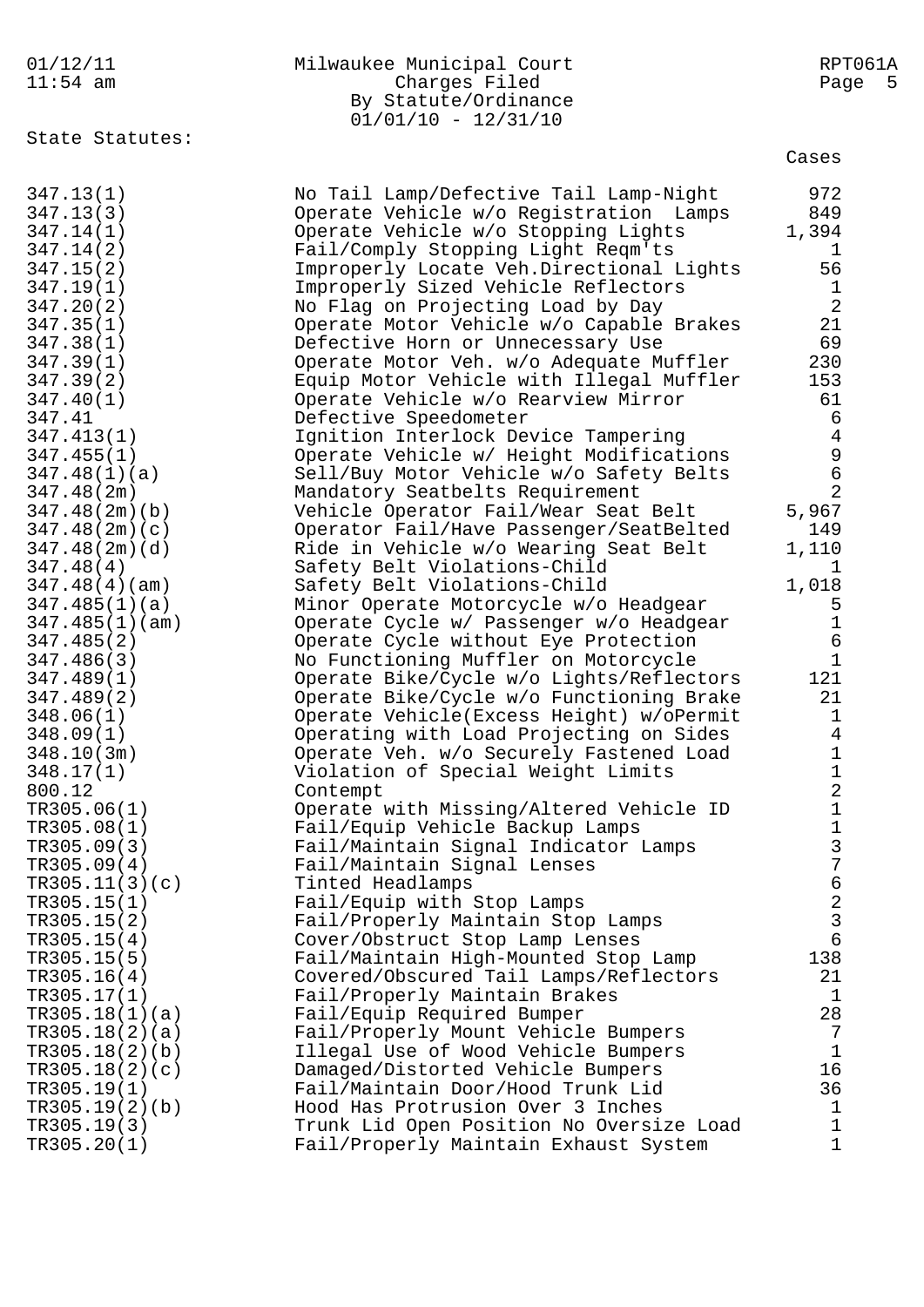| $11:54$ am  |                 | Charges Filed<br>By Statute/Ordinance<br>$01/01/10 - 12/31/10$            | Page             | -6 |
|-------------|-----------------|---------------------------------------------------------------------------|------------------|----|
|             | State Statutes: |                                                                           | Cases            |    |
| TR305.20(3) |                 | No Protection on Exposed Exhaust System                                   | 2                |    |
| TR305.20(5) |                 | Tail Pipe Not Extend Past Passenger Comp                                  | 7                |    |
| TR305.21(1) |                 | Floor Plan Not Conform to Regmts                                          | $\mathbf 1$      |    |
| TR305.21(3) |                 | Vehicle Body Raised Above Frame                                           | $\mathbf 1$      |    |
| TR305.22(2) |                 | Rusted/Damaged Fenders                                                    | $\sqrt{2}$       |    |
| TR305.22(3) |                 | Fail/Securely Mount Vehicle Fenders                                       | $\mathbf 1$      |    |
| TR305.22(5) |                 | Illegal Projection of Vehicle Fenders                                     | $\mathbf 1$      |    |
| TR305.23(1) |                 | Frame Improperly Maintained                                               | $\mathbf 1$      |    |
| TR305.23(3) |                 | Frame Excessive Rust/Twisted                                              | $\overline{a}$   |    |
| TR305.23(4) |                 | Vehicle Noticeably Out of Alignment                                       | $\mathbf 1$      |    |
| TR305.24(3) |                 | Fail/Improper Fuel Tank Cap                                               | $\overline{2}$   |    |
| TR305.26(1) |                 | Fail/Equip Required Mirrors                                               | 36               |    |
| TR305.26(2) |                 | Mirror Not Functioning Properly                                           | $\mathbf{1}$     |    |
| TR305.26(3) |                 | Cracked/Damaged/Poor Reflect on Mirror                                    | 114              |    |
| TR305.26(4) |                 | Inadequate Mirror(s)                                                      | 2                |    |
| TR305.27(4) |                 | Fail/Maintain Safety Belts                                                | 3                |    |
| TR305.29(1) |                 | Steering/Suspension Not Meet Reqmts                                       | 10               |    |
| TR305.29(2) |                 | Fail/Maintain Steering System                                             | 34               |    |
| TR305.29(9) | TR305.29(7)(b)  | Fail/Maintain Shock Absorbers                                             | 5<br>$\mathbf 1$ |    |
| TR305.30(1) |                 | Vehicle Visibly Out of Alignment<br>Fail/Properly Maintain Tires and Rims | 12               |    |
| TR305.30(2) |                 | Vehicle Tires w/Less Than 2/3 Inch Tread                                  | 20               |    |
| TR305.30(3) |                 | Vehicle Tires Protrudes >2 Inches Beyond                                  | 10               |    |
| TR305.30(6) |                 | Vehicle Tire/Cuts or Snags in Excess                                      | 8                |    |
| TR305.30(8) |                 | Vehicle Rim Damaged, Dented, Bent, Etc.                                   | $\sqrt{2}$       |    |
| TR305.30(9) |                 | Vehicle Rim-Loose/Missing Nut/Lug Bolt                                    | 52               |    |
|             | TR305.32(1)     | Window Not Approved Safety Glass/Damaged                                  | 16               |    |
| TR305.32(2) |                 | Front Driver's Side Window not Operate                                    | 28               |    |
| TR305.32(4) |                 | Illegal Window Tint                                                       | $\mathbf 1$      |    |
|             | TR305.32(4)(a)  | Vent / Side Window / Unauthorized Sign                                    | 10               |    |
|             | TR305.32(4)(b)2 | Illegal Window Tint                                                       | 461              |    |
|             | TR305.32(5)(a)  | Rear Window Unauthorized Sign                                             | 14               |    |
|             | TR305.32(5)(b)  | Rear Window Excessive Tinting                                             | 68               |    |
| TR305.32(6) |                 | Rear Side Window Excessive Tinting                                        | 105              |    |
| TR305.33(2) |                 | Defroster/Defogger Not Function Properly                                  | 3                |    |
| TR305.34(1) |                 | Illegal Safety Glass Windshield                                           | $\mathbf 1$      |    |
| TR305.34(3) |                 | Cracked/Damaged Vehicle Windshield                                        | 336              |    |
| TR305.34(6) |                 | Illegal Materials on Windshield                                           | 15               |    |
| TR305.35(1) |                 | Fail/Equip Required Wipers                                                | $\mathsf{3}$     |    |
|             | TR305.35(2)(a)  | Windshield Wiper Not Function                                             | 6                |    |
| TR305.35(3) |                 | Wiper Too Small/Not Function Properly                                     | $\mathbf 1$      |    |
| TR305.35(4) |                 | Fail/Maintain Windshield Washer/Fluid                                     | $\sqrt{2}$       |    |
| TR325.02(2) |                 | Violation of Out of Service Notice                                        | $\mathbf 1$      |    |
| TR325.02(4) |                 | Vehicle Equipment Violations                                              | $\mathbf 1$      |    |
| TR325.02(6) |                 | Vehicle Equipment Violations-Group 2                                      | $\mathbf 1$      |    |
| TR327.03(3) |                 | Fed Reg/Safety - General                                                  | 3                |    |
| TR327.03(4) |                 | Violation of Out of Service Notice                                        | 29               |    |
|             | TR327.05(3)(a)  | Interstate Record of Duty Status                                          | $\mathbf{1}$     |    |
| Sub Total:  |                 |                                                                           | 97,959           |    |

01/12/11 Milwaukee Municipal Court RPT061A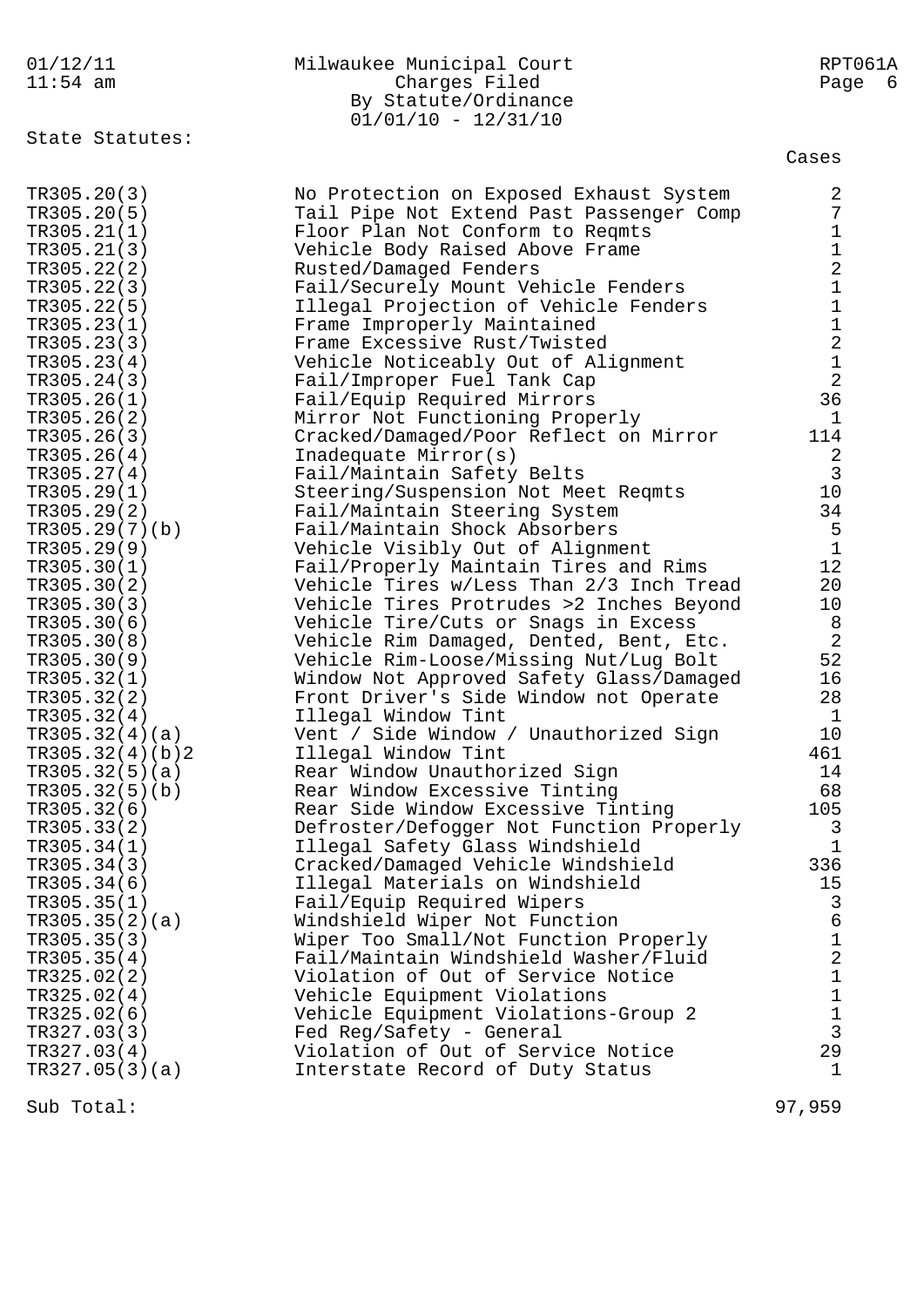## Ordinances:

Cases

| $100 - 50$              |                                          | $\mathbf{1}$      |
|-------------------------|------------------------------------------|-------------------|
| $100 - 50 - 1 - A$      |                                          | $\mathbf{1}$      |
| $100 - 50 - 1 - a$      | Public Passenger Vehicle - Permit Req'd  | 17                |
| $100 - 50 - 12 - b - 1$ | PPV - Subleasing Leased PP Vehicle       | $\mathbf{1}$      |
| $100 - 50 - 5 - a$      | PPV - Fail to Report Changes to App Info | 2                 |
| $100 - 51.5 - 1$        | PP Veh - Veh Stds/Equipment Violation    | 10                |
| $100 - 54 - 1 - a$      | PP Vehicle - Driver's License Required   | 13                |
| $100 - 54 - 1 - b$      | PP Vehicle - Allow Unlicensed Driver     | $7\phantom{.0}$   |
| $100 - 59 - 1 - a$      | PP Vehicle - License to Be Exhibited     | 8                 |
| $100 - 59 - 13$         | PP Vehicle - Daily Trip Records Req'd    | 19                |
| $100 - 59 - 14 - a$     | PP Vehicle - Daily Safety Inspection Req | $\mathbf{1}$      |
| 100-59-14-b             |                                          | 8                 |
|                         | PP Vehicle - Daily Safety Checklist Reqs |                   |
| $100 - 59 - 3 - a$      | PP Veh Pass - Refuse to Pay Fare in Adv  | 53                |
| $100 - 59 - 3 - b$      | PP Veh Pass - Refuse to Convey Passenger | 2                 |
| $100 - 59 - 6$          | PP Vehicle - Map or Street Guide Reqd    | $\mathbf{1}$      |
| $100 - 59 - 9 - e$      | PP Vehicle - Smoking/Permitting Smoking  | $\overline{7}$    |
| $101 - 1 - 2$           | Traffic Offenses - Adoption of State Law | $\mathbf{1}$      |
| $101 - 20 - 1$          | Unnecessary Vehicle Noises Prohibited    | 38                |
| $101 - 20.5 - 2$        | Cruising Prohibited                      | $\overline{4}$    |
| $101 - 3 - 1$           | Traffic Offenses - City Adopt State Rule | $\mathbf{1}$      |
| $101 - 34 - 1$          | Contested Parking Citation(s)            | 5,375             |
| $101 - 43 - 1$          | Deface or Remove Traffic Sign or Device  | 2                 |
| $102 - 2$               | Bicycle - Operate w/o License Plate      | 46                |
| $102 - 7 - 1$           | Bicycle - Riding on Public Ways          | 38                |
| $102 - 7 - 2$           | Bicycle - Operating 2 or More Abreast    | $\overline{4}$    |
| 102-7-3-a               | Bicycle - Full Control Required          | $\mathbf{1}$      |
| $102 - 8 - 2$           | Bicycle - Riding on Public Ways          | 38                |
| $102 - 8 - 5$           | Bicycle - Full Control of Handle/Pedals  | $\overline{a}$    |
| $104 - 15$              | Obstruct Police/Fireman During Fire      |                   |
| $104 - 7 - 1$           | False Fire Alarm                         | $\frac{3}{3}$     |
| 105-1-3-a               | Refuse Withdrawal from Unlawful Assembly | $\mathbf{1}$      |
| $105 - 138 - 2$         | Resisting / Obstructing Police Officer   | 2,989             |
| $105 - 19 - 1$          | Roller Skate and Skateboard Restrictions | 6                 |
| $105 - 2$               | Assault and Battery                      | 1,860             |
| $105 - 34 - 1 - A$      |                                          | 3                 |
| $105 - 34 - 1 - a$      |                                          | 439               |
|                         | Carrying Concealed and Dangerous Weapon  |                   |
| $105 - 34 - 1 - b$      | Carrying Concealed Firearm               | 6<br>$\mathsf{3}$ |
| $105 - 34.4 - 1$        | Fire Bombs Prohibited                    |                   |
| $105 - 35 - 1$          | Discharge of Firearm in City w/o Permit  | 10 <sub>o</sub>   |
| $105 - 36 - 1$          | Use of Bow and Arrows in Prohibited Area | $\mathbf{1}$      |
| $105 - 45 - 2$          | Prohibited Use of Laser Pointer          | 5                 |
| $105 - 45 - 3$          | Selling / Giving Laser Pointer to Minor  | $\mathbf{1}$      |
| $105 - 45 - 4$          | Possession of Laser Pointer by Minor     | $\,8\,$           |
| $105 - 47 - 1$          | Sale / Discharge / Use of Fireworks      | 74                |
| $105 - 48 - 1$          | Smoking Prohibited - Adoption State Law  | $\mathbf{1}$      |
| $105 - 48 - 2$          | Smoking in City Building                 | $\epsilon$        |
| $105 - 50 - 1$          | Synthetic Marijuana Poss/Sale/Use Prohib | $\mathbf{1}$      |
| $105 - 50 - 1 - c$      | Drinking on Bus                          | $\mathfrak{Z}$    |
| 105-56-2-a              | Sale on Public Premises without Consent  | 17                |
| $105 - 65 - 1$          | Abandoned Motor Vehicle or Trailer       | 41                |
| $105 - 66 - 1$          | Repairing Motor Vehicle on Street        | $\overline{4}$    |
| $105 - 69 - 2$          | Smelling / Inhaling Harmful Substance    | $\overline{a}$    |
|                         |                                          |                   |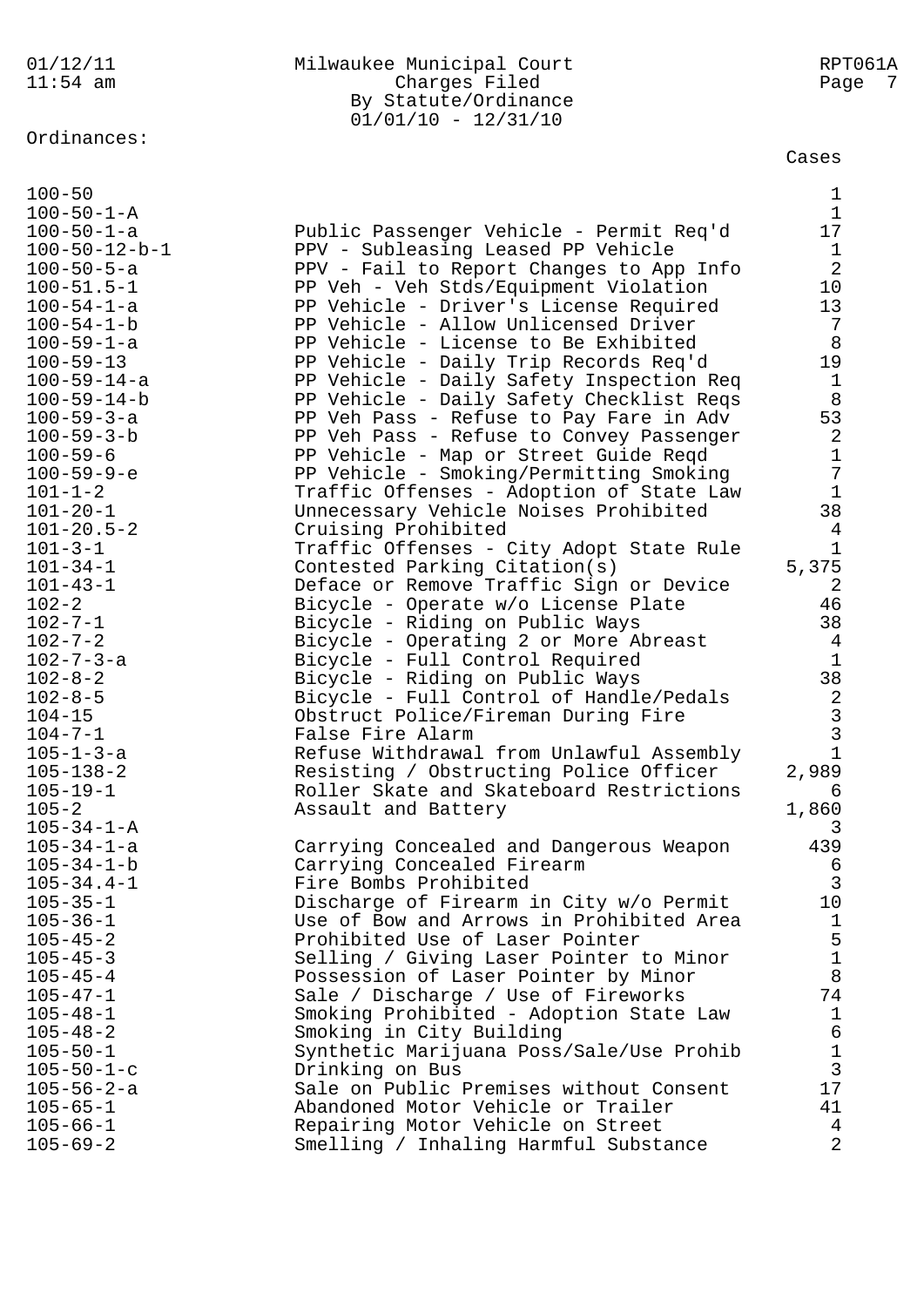| 01/12/11                 | Milwaukee Municipal Court                | RPT061A        |
|--------------------------|------------------------------------------|----------------|
| $11:54$ am               | Charges Filed                            | Page 8         |
|                          | By Statute/Ordinance                     |                |
|                          | $01/01/10 - 12/31/10$                    |                |
| Ordinances:              |                                          |                |
|                          |                                          | Cases          |
| $105 - 75 - 15 - a$      | Excessive False Alarms                   | 67             |
| $105 - 75 - 3 - a$       | Alarm Business License Required          | 2              |
| $105 - 77 - 1$           | Misuse of Emergency Telephone Numbers    | 163            |
| $106 - 1 - 1$            | Disorderly Conduct                       | 7,200          |
| $106 - 1.1 - 2$          | Begging / Soliciting Funds               | 372            |
| $106 - 1.8 - 1$          | Public Drinking                          | 1,534          |
| $106 - 11$               | Mashing                                  | 21             |
| $106 - 2.1 - 1$          |                                          |                |
|                          | Drinking in a Public Parking Structure   | $\epsilon$     |
| $106 - 21 - 2$           | Unlawful Use of Library Card             | $\overline{2}$ |
| $106 - 21 - 3$           | Failure to Return Library Material       | 26             |
| $106 - 21 - 4$           | Theft of Library Material                | $\mathsf 9$    |
| $106 - 21 - 5$           | Fradulent Regis/Use of Library Materials | 3              |
| $106 - 23$               | Loitering of Minor (Curfew Hours)        | 555            |
| $106 - 23 - 2$           | Responsibility of Parents (Curfew)       | 36             |
| $106 - 23 - 3$           | Responsibility of Operators (Curfew)     | $\mathbf 1$    |
| $106 - 23 - 4$           | Responsibility of Hotels (Curfew)        | 3              |
| $106 - 23.1 - 2$         | Truancy or Habitual Truancy              | 1,375          |
| $106 - 23.2$             | Contributing to Delinquency of Minor     | 48             |
| $106 - 23.3 - 2$         | Contributing to Truancy                  | 469            |
| $106 - 23.5 - 3 - a - 1$ | Parent Aiding or Abetting Juvenile       | 9              |
| $106 - 23.5 - 3 - a - 2$ | Fail to Supervise & Avoid Juv Violation  | $\mathbf{3}$   |
| $106 - 30 - 2 - a$       | Sale of Cigarettes to Minor/Underage     | 33             |
| $106 - 30 - 3 - e$       | Sell Cig in Package/Container w/o Stamp  | 17             |
| $106 - 30.5 - 1$         | Falsely Representing Age to Purchase Cig | 5              |
| $106 - 30.5 - 2$         | Minor Purchase/Possess Cigarette/Tobacco | 159            |
| $106 - 31 - 1$           | Loitering or Prowling                    | 2,833          |
| $106 - 31 - 2$           | Loitering in or near a Dwelling Area     | 42             |
| $106 - 31 - 3$           | Loitering in Public Restroom             | $\mathbf{1}$   |
| $106 - 31 - 4$           | Loitering in or near School              | 92             |
| $106 - 31 - 5$           | Loitering in Public Building             | 153            |
| $106 - 31 - 6$           | Loitering in Restaurant / Tavern         | 271            |
| $106 - 31 - 7$           | Loitering - Soliciting, Etc.             | 343            |
| $106 - 31 - 8$           | Loitering in a Parking Lot or Structure  | 96             |
| $106 - 31 - 9$           | Loitering on Private / Public Property   | 177            |
| $106 - 32 - 2 - a$       | Gang Loitering Prohibited                | 3              |
| $106 - 34 - 2 - a$       | Selling Spray Paint, Etc. to Minor       | $\overline{2}$ |
| $106 - 34 - 2 - b$       | Possession of Spray Paint, Etc. by Minor | 9              |
| $106 - 35 - 2$           | Loitering - Soliciting Prostitute        | 101            |
| $106 - 35.6 - 2$         | Loitering - Illegal Drug Activity        | 313            |
| $106 - 36 - 3 - A$       |                                          | 2              |
| $106 - 36 - 3 - a$       | Possession of Drug Paraphernalia         | 899            |
| $106 - 37 - 2$           | Frequenting An Illegal Drug House        | 127            |
| $106 - 38 - 2$           | Possession of Marijuana                  | 2,286          |
| $106 - 4$                | Leasing Building for Prostitution        | 1              |
| $106 - 5 - 2$            | Indecent Exposure                        | 48             |
| $106 - 8 - 1$            | Obscene Phone Call                       | 5              |
| $106 - 8 - 2$            | Harassing Phone Call                     | 54             |
| $106 - 8 - 3$            | Harassing Phone Calls - Repeated Ringing | $\mathbf{1}$   |
| $106 - 8 - 4$            | Harassing Phone Calls - Repeated         | 95             |
| $107 - 1$                | Gambling Places - Permit or Run          | 45             |
| $107 - 2$                | Gambling                                 | 104            |
| $108 - 5 - 1 - a$        | Public Dance Hall - License Required     | 3              |
|                          |                                          |                |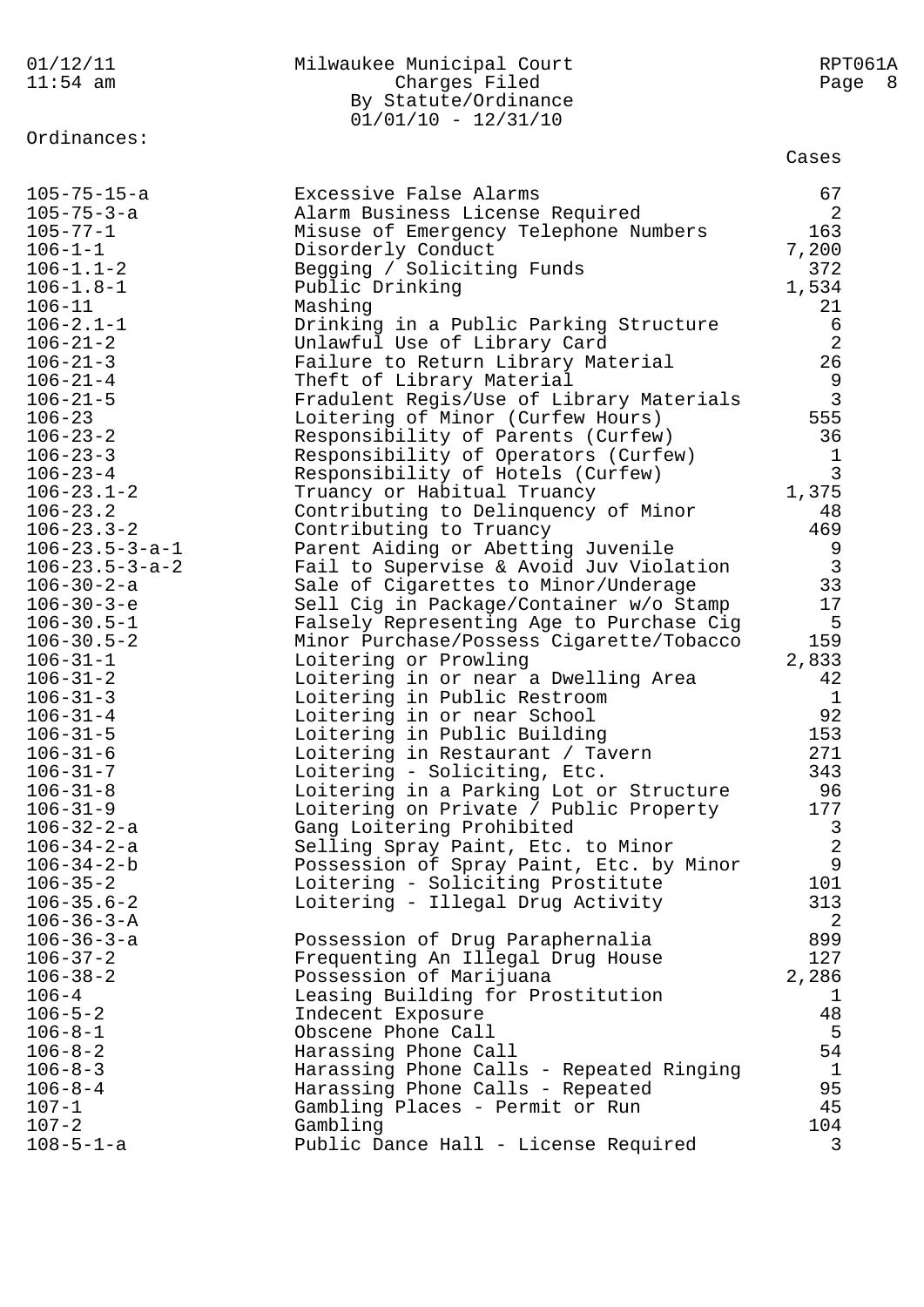| 01/12/11<br>$11:54$ am                            | Milwaukee Municipal Court<br>Charges Filed<br>By Statute/Ordinance<br>$01/01/10 - 12/31/10$ | RPT061A<br>Page 9             |
|---------------------------------------------------|---------------------------------------------------------------------------------------------|-------------------------------|
| Ordinances:                                       |                                                                                             | Cases                         |
| $110 - 1$                                         | Damaging/Tampering w/Coin Machine, Etc.                                                     | 3                             |
| $110 - 10 - 1$                                    | Trespassing Upon Buildings / Premises                                                       | 1,806                         |
| $110 - 12 - 1 - a$                                | Landlord - Forcible Entry Prohibited                                                        | 9                             |
| $110 - 12 - 1 - b$<br>$110 - 15$                  | Tenant - Denial of Access to Landlord<br>Vandalism                                          | 2                             |
| $110 - 15.5 - 1$                                  | Vandalism - Graffiti Related                                                                | 1,333<br>33                   |
| $110 - 16 - 2$                                    | Theft                                                                                       | 618                           |
| $110 - 32 - 1 - a$                                | Fraud on Hotel or Restaurant                                                                | 26                            |
| $110 - 32 - 1 - b$                                | Fraud on Hotel or Restaurant Keeper                                                         | 15                            |
| $110 - 35 - 1$                                    | Retail Theft                                                                                | 2,649                         |
| $110-35-1$ 50-18-1                                | Retail Theft - Aiding and Abetting                                                          | 6                             |
| $110 - 36$                                        | Abandonment of Shopping Cart                                                                | 20                            |
| $110 - 36 - 1 - a$                                | Removal of Shopping Cart Prohibited                                                         | 2                             |
| $110 - 36 - 1 - b$                                | Possession of Shopping Cart                                                                 | 41                            |
| $115 - 32 - 1$                                    | Obstruction on Public Ways                                                                  | $\sqrt{2}$                    |
| $115 - 45 - 1$                                    | Selling Articles from Parked Vehicle                                                        | $\mathbf 1$                   |
| $116 - 8 - 1$                                     | Sidewalks to be Kept Clean                                                                  | $\sqrt{2}$                    |
| $118 - 62 - 2$                                    | Loitering on Bridge Prohibited                                                              | 5<br>166                      |
| $118 - 80 - 1$<br>118-80-1 30.501                 | Boating - Adoption of State Statutes<br>Boating - Capacity Plates on Boats                  | $\mathbf 1$                   |
| $118 - 80 - 1$ 30.51(1)                           | Boating - Operate w/o Valid Cert of Num                                                     | 5                             |
| $118 - 80 - 1$ 30.523(1)                          | Boating - Fail to Have Cert of Number                                                       | б                             |
| $118 - 80 - 1$ 30.523(2)                          | Boating - Fail/Improper Display of Reg                                                      | $\overline{a}$                |
| $118 - 80 - 1$ 30.549(2)                          | Boating - Fail to Apply for Reg/Title                                                       | $\overline{a}$                |
| $118 - 80 - 1$ 30.61                              | Boating - Oper After Sunset w/o Lights                                                      | $\mathsf{S}$                  |
| $118 - 80 - 1$ 30.62(1)                           | Boating - Renting Not Legal Equip / Reg                                                     | $1\,$                         |
| $118 - 80 - 1$ 30.62(3)                           | Boating - Fail Provide Floatation Dev                                                       | 20                            |
| $118 - 80 - 1$ 30.62(4)                           | Boating - Fail to Have Fire Ext Aboard                                                      | 8                             |
| $118 - 80 - 1$ 30.62(8)                           | Boating - Battery                                                                           | 36                            |
| $118 - 80 - 1$ 30.66(2)                           | Boating - Speeding Over Fixed Limits                                                        | 14                            |
| $118 - 80 - 1$ 30.66(3)                           | Boating - Operate w/in 100' Excess Speed                                                    | $\overline{3}$                |
| $118-80-1$ 30.66(3)(b)<br>$118 - 80 - 1$ 30.68(2) | Boating - Operate PWC w/in 100ft<br>Boating - Negligent Operation                           | 6<br>$\mathbf 1$              |
| $118-80-1$ 30.68(3)(b)                            | Boating - Permit Underage to Operate                                                        | $\sqrt{2}$                    |
| $118 - 80 - 1$ 30.68(5)                           | Boating - Operate in Circular Course                                                        | $\mathbf 1$                   |
| $118 - 80 - 1$ 30.68(7)                           | Boating - Operating in Prohibited Area                                                      | 5                             |
| $118 - 80 - 1$ 30.68(9)                           | Boating - Overloading                                                                       | $\mathbf 1$                   |
| $118 - 80 - 5$                                    | Boating - Littering the Waterways                                                           | $\mathbf 1$                   |
| $118 - 80 - 7$                                    | Swimming within Harbor Where Prohibited                                                     | 3                             |
| 200 through 295                                   | Building Code Violations                                                                    | 1,834                         |
| $200 - 11 - 4$                                    | Illegal Occupancy and Use                                                                   | 3                             |
| $200 - 11 - 5$                                    | Building, Structure, Etc. Unsafe / Unfit                                                    | 3                             |
| $200 - 24 - 1$                                    | Building Permit Required                                                                    | 3                             |
| $200 - 42 - 2 - a$                                | Certificate of Occupancy / Zoning Req'd                                                     | $\mathbf 1$<br>$\overline{2}$ |
| $200 - 51.5 - 3 - a$<br>$200 - 51.7 - 3 - a$      | Property Recording Required                                                                 | 35                            |
| $200 - 51.7 - 6$                                  | Registration Stmt Reqd - Vacant Building<br>Fail to Provide Access for Inspection           | 77                            |
| $200 - 53 - 3$                                    | Residential Rental Certificate Required                                                     | 3                             |
| $200 - 53 - 5 - a$                                | Fail to Inform Tenant of Inspection                                                         | 12                            |
| 214                                               | Fire Prevention                                                                             | $\mathbf{1}$                  |
| $214 - 23$                                        | Annual Test of Smoke Alarms Req'd                                                           | 9                             |
| $214 - 27 - 4$                                    | Smoke Detectors Not Operative                                                               | $\mathbf{1}$                  |
|                                                   |                                                                                             |                               |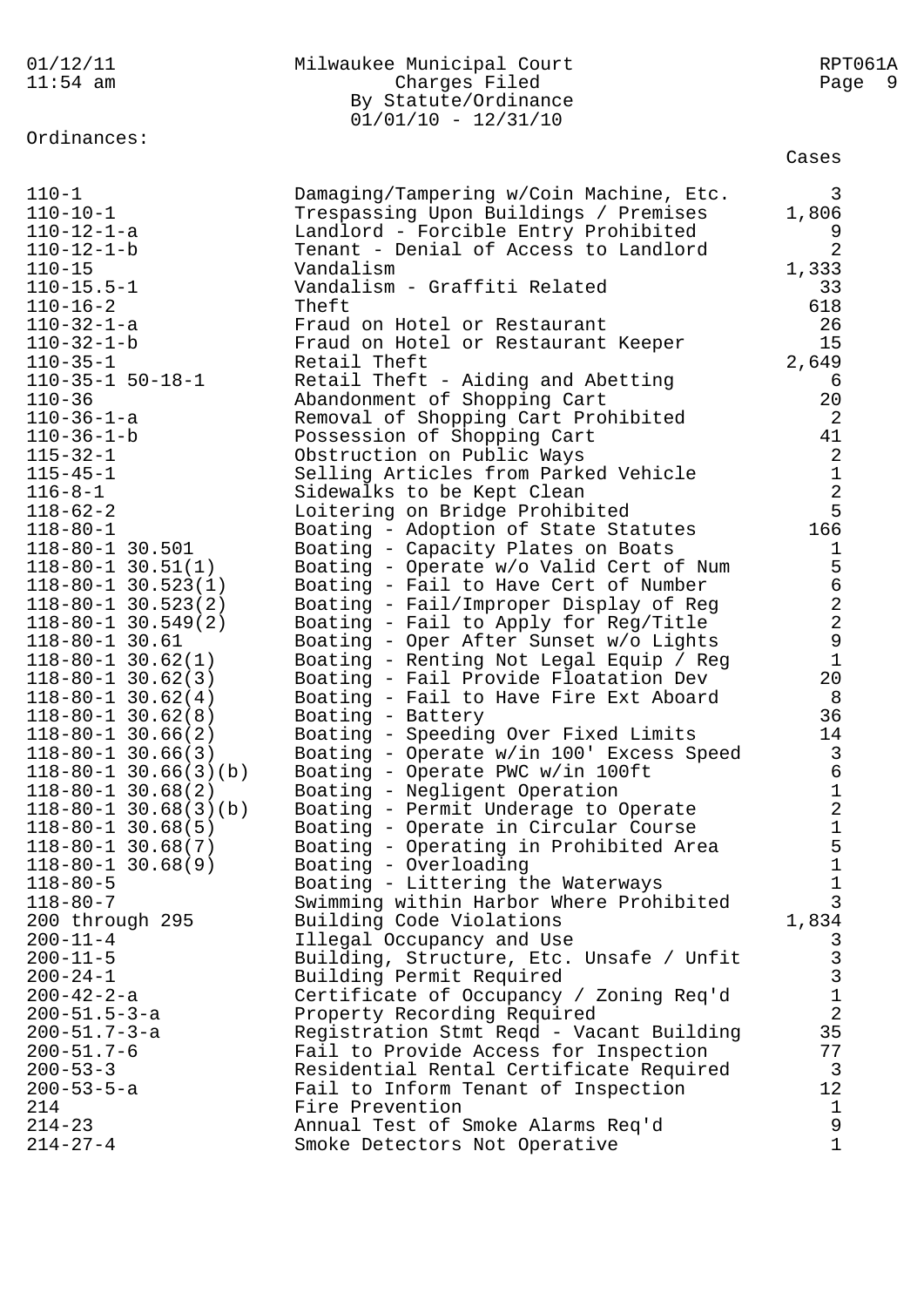11:54 am Charges Filed Page 10 By Statute/Ordinance  $01/01/10 - 12/31/10$ Ordinances: Cases 214-3 Adoption of Model Fire Code 2 214-7-2-b-1 Annual Fire Inspection Required 12 214-9-1-a Containers for Open Burning - Regs 1 222-11-2 Electrical License Required 7 222-13-1 Electrical Permit Required 5 222-19-1 Unsafe or Illegal Electrical Equipment 9 225 Plumbing and Drainage 44 225-2-1 Plumbing - License & Registration Req'd 1 225-3-4 Plumbing - Permit Req'd 4 244-18-2 Snipe Advertising Prohibited 11 252 General Requirements 1 252-74-1-a Paving of Parking Lots, Areas & Spaces 9 275 **Building Maintenance** 1 275-32-3-a Exterior Wood Surfaces Protected 2 275-81-5 Sanitation - Maintenance of Premises 1 289-3-1 Filling Permit Required 1 290 Erosion Control 2 295 Zoning Violations 168 295-403-3-b Paved or Approved Surface Required 15 295-503-1 Residential Lot - Land Use Violation 13 295-503-3-b Residential Lot - Improper Veh Repair 2 295-505-4-b-4 Exceed Max Number Parked Vehicles on Lot 1 295-603-1 Commercial Lot - Land Use Violation 5  $3-34-3-B$  1 50-18 Aiding and Abetting Ordinance Violation 17 50-25-5 Resist or Obstruct Issuance of Citation 228 63-17 Fire Regulations/Restrictions in Park 1 63-19-1 Domestic Animal in Pk Except Dog Leashed 1 63-19-3-b Animal Litter in Park/Parkway 1 63-3 Park Hour Violation 36 66-12-5-a Asbestos Permit Plan Required 1 66-12-9-a Remove,Transport,Store Asbestos Not Wet 1 66-12-9-i Abatement Activity w/o DHFS Cert Workers 1 66-12-9-k Fail to Act Results in Asbestos Exposure 1 66-22-1 Lead Based Nuisance Prohibited 3  $66-22-1-A$  2 66-22-1-a Create/Knowing Allow Lead-Based Nuisance 27 66-22-10-a Lead Clearance Standards 6 66-22-4 Lead Abatement Permit 1 66-22-6 Interior Site Preparation 1 66-22-8 Exterior Lead Abatement Preparation 3 66-22-9 Improper Lead Abatement 1 68-01 Food License Regs-Adoption of State Code 14 68-2 Sanitary Regulations 3 68-3 Impure Food, Water, Drugs or Ice 3 68-4-1-a Food Dealers License Required 11 68-6-6 Oper Estab After Rev/Sus Prohibited 1 69-8-6 Rotate Milk Inventory / Remove Outdated 7 74-1 Vehicular Food Peddlers Restrictions 9 74-1-2 No Food Peddler's License - Sale of Food 2 74-1-2-a Vehic Food Peddler Remain on Block>1 Hr 17 74-1-2.5 Sales Median/Safety Island Prohibited 2

01/12/11 Milwaukee Municipal Court RPT061A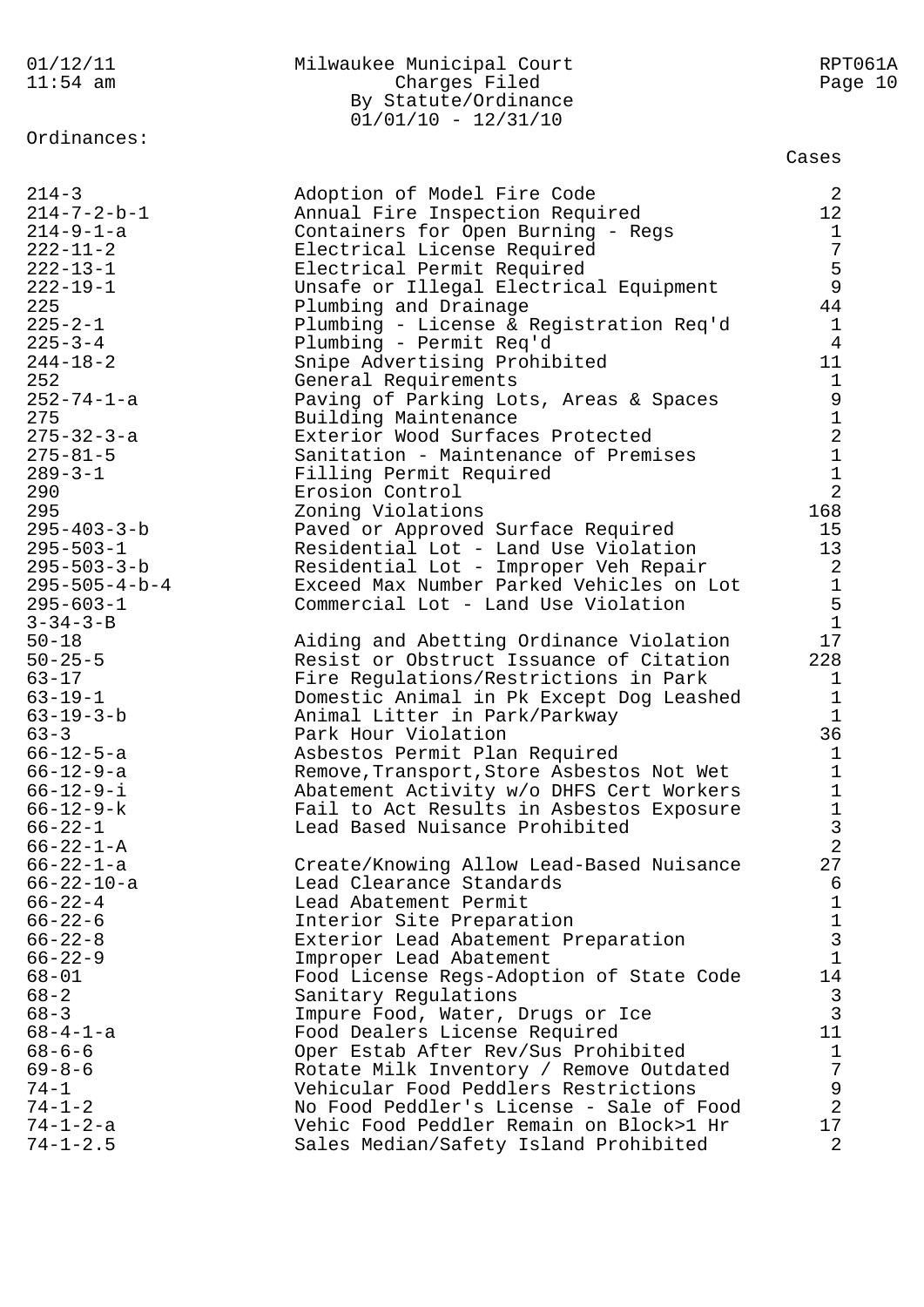| 01/12/11<br>$11:54$ am               | Milwaukee Municipal Court<br>Charges Filed<br>By Statute/Ordinance<br>$01/01/10 - 12/31/10$ | RPT061A<br>Page 11 |
|--------------------------------------|---------------------------------------------------------------------------------------------|--------------------|
| Ordinances:                          |                                                                                             | Cases              |
| $74 - 1 - 7.5 - c$                   | Food Peddler Vehicle Using Horn                                                             | 2                  |
| $74 - 2 - 3$                         | Ice Cream Peddler License Required                                                          | 12                 |
| $74 - 3 - 3 - D$<br>$74 - 3 - 3 - b$ |                                                                                             | 1<br>1             |
| $74 - 3 - 3 - d$                     | Food Peddler/Engaging Minor Under Age 12<br>Minor Peddler/Roadway Md, Safety Island         | 1                  |
| $75 - 17 - 1$                        | False Call for Emergency Services                                                           | 1                  |
| $75 - 21 - 4$                        | Massage Establishment Facility Regs                                                         | $\mathbf 1$        |
| $75 - 25 - 2$                        | State Food Protection Practices Cert.                                                       | 1                  |
| $75 - 51 - 16 - b$                   | Tattoo / Offer to Tattoo Person < 16 Yrs                                                    | $\mathbf{1}$       |
| $78 - 17 - 1$                        | Dog and Cat Licenses Required                                                               | 277                |
| $78 - 19 - 1$                        | Permitting Animal at Large                                                                  | 129                |
| $78 - 19 - 2$<br>$78 - 19 - 3$       | Setting Animal at Large                                                                     | 13                 |
| $78 - 22 - 1$                        | Animal Litter Nuisance<br>Pit-Bull/Rottweiler - Leash Requirements                          | 4<br>36            |
| $78 - 22 - 2$                        | Pit Bull/Rottweiler - Yard / Kennel Reqs                                                    | 179                |
| $78 - 22 - 3$                        | Pit-Bull/Rottweiler - Behavior Class Req                                                    | 195                |
| 78-23-1-a                            | Dangerous Animal Regulations                                                                | 47                 |
| $78 - 23 - 2$                        | Dangerous Animal - Leash and Muzzle Req                                                     | 8                  |
| 78-23-3-a                            | Dangerous Animal - Confinement Required                                                     | $\overline{3}$     |
| $78 - 29 - 1$                        | Animal Disturbing Peace                                                                     | 24                 |
| $78 - 3 - 1$                         | Animal Owner's Duty to Restrain, Etc.                                                       | $\mathbf{3}$       |
| $78 - 31 - 1 - a$<br>$78 - 31 - 2$   | Cruelty to Animals                                                                          | 25<br>16           |
| $78 - 31 - 3 - a$                    | Cruelty to Animals - Food and Water Reqs<br>Cruelty to Animals - Lack of Shelter            | 13                 |
| $78 - 31 - 3 - b$                    | Cruelty to Animals - Lack of Shade                                                          | 4                  |
| $78 - 31 - 3 - c$                    | Cruelty to Animals - Lack Proper Shelter                                                    | 6                  |
| $78 - 31 - 4$                        | Cruelty to Animals - Leash Requirements                                                     | $\overline{2}$     |
| $78 - 5 - 2 - a$                     | Certain Animals Prohibited                                                                  | $\overline{2}$     |
| $78 - 5 - 3$                         | Keep Animal in City - Exceed # Permitted                                                    | 4                  |
| $78 - 7 - 2 - a$                     | Animal Fancier Permit Required                                                              | 1                  |
| $79 - 10 - 2$<br>$79 - 11$           | Littering on Street by Motor Vehicle<br>Littering of Public Property                        | 5<br>253           |
| $79 - 12 - 1$                        | Littering of Premises                                                                       | 72                 |
| $79 - 14 - 1$                        | Unauthorized Use of Anti-Litter Bins                                                        | 1                  |
| $79 - 40 - 1$                        | Unauthorized Removal of Recyclables                                                         | 12                 |
| $79 - 40 - 2$                        | Unauthorized Removal of Recycling Cart                                                      | 9                  |
| $79 - 5 - 1$                         | Location of Waste Containers on Premises                                                    | 1                  |
| $79 - 5 - 6$                         | Waste Collection Svcs - Address Post Req                                                    | $\mathbf{1}$       |
| $79 - 5.5 - 1$                       | Waste Containers - Removal of Contents                                                      | 25                 |
| $79 - 5.7 - 1$<br>$80 - 10 - 6 - b$  | Waste Containers - Addition to Contents<br>Chronic Nuisance Premises                        | 7<br>4             |
| $80 - 15$                            | Spitting in Public Places                                                                   | 60                 |
| $80 - 6.1$                           | Discharge Offensive/Hazardous Substance                                                     | $\mathbf{1}$       |
| $80 - 63 - 1$                        | Excessive Noise Prohibited                                                                  | 1,071              |
| $80 - 65 - 4$                        | Noise Nuisances                                                                             | 3                  |
| $84 - 43 - 2$                        | Cigarette and Tobacco License Required                                                      | $\overline{2}$     |
| $84 - 54 - 2$                        | Amusement Machine Distributor Lic Req'd                                                     | 3                  |
| $84 - 7 - 3$                         | License Req'd If Estab Open 12am-5am                                                        | $\mathbf{1}$       |
| $87 - 2 - 2$<br>$89 - 8$             | Pool or Billiard Hall License Required                                                      | 1<br>$\mathbf 1$   |
| $90 - 15 - 3 - a - 1$                | Escort License Required<br>Class B Premises Allow Patron After Hrs                          | 6                  |
| $90 - 15 - 3 - b$                    | Special Hrs for Liquor Sale in Orig Pkg                                                     | 1                  |
|                                      |                                                                                             |                    |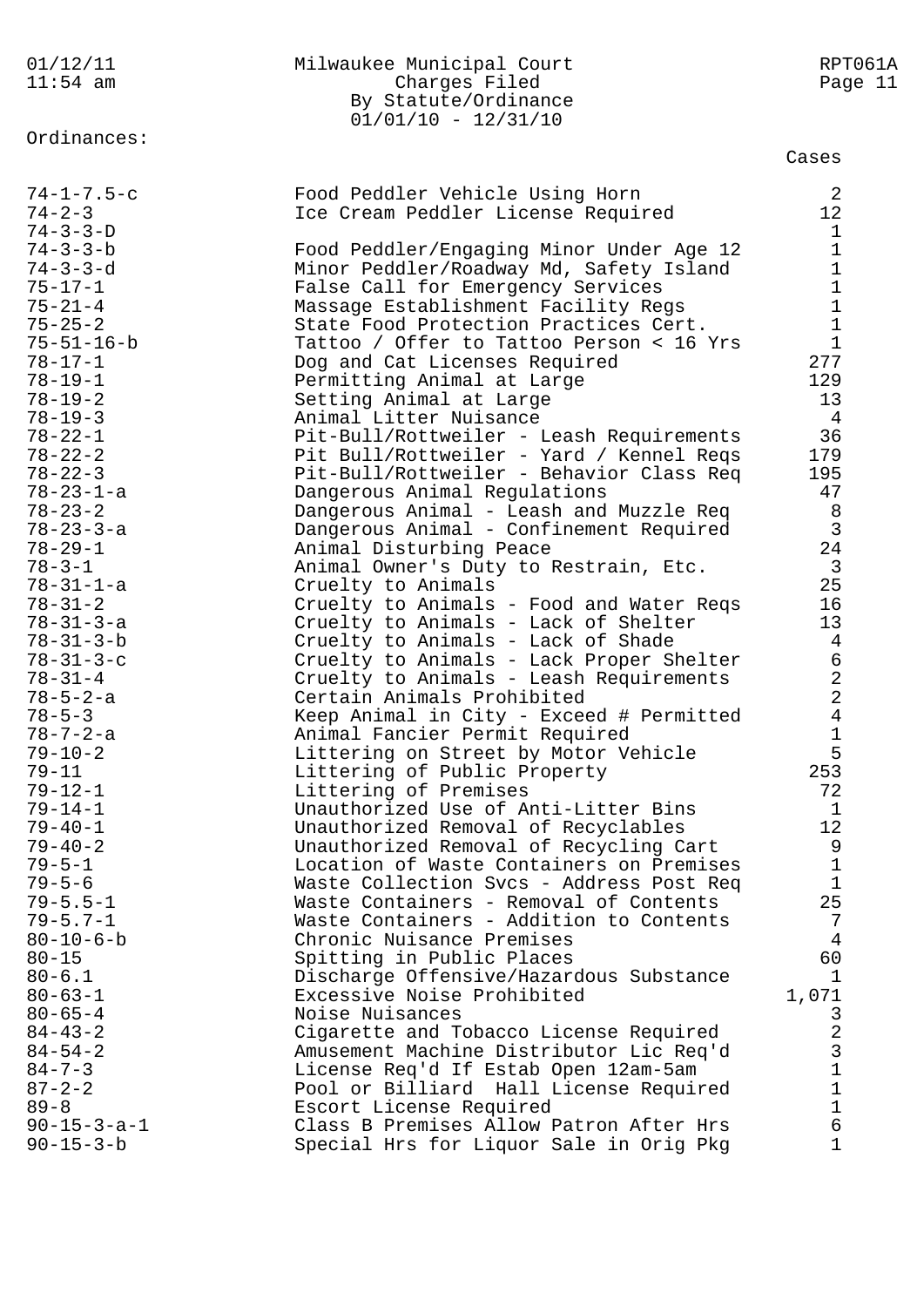| 01/12/11<br>$11:54$ am                                                                                                                                                                                                                                                                                                                                                                                                                                                                                                                                                                                                                                                                                                           | Milwaukee Municipal Court<br>Charges Filed<br>By Statute/Ordinance<br>$01/01/10 - 12/31/10$                                                                                                                                                                                                                                                                                                                                                                                                                                                                                                                                                                                                                                                                                                                                                                                                                                                                                                                                                                                                                                                                                                                                                                                                                                                                                       | RPT061A<br>Page 12                                                                                                                                                                                                                                                                                                                                                                                          |
|----------------------------------------------------------------------------------------------------------------------------------------------------------------------------------------------------------------------------------------------------------------------------------------------------------------------------------------------------------------------------------------------------------------------------------------------------------------------------------------------------------------------------------------------------------------------------------------------------------------------------------------------------------------------------------------------------------------------------------|-----------------------------------------------------------------------------------------------------------------------------------------------------------------------------------------------------------------------------------------------------------------------------------------------------------------------------------------------------------------------------------------------------------------------------------------------------------------------------------------------------------------------------------------------------------------------------------------------------------------------------------------------------------------------------------------------------------------------------------------------------------------------------------------------------------------------------------------------------------------------------------------------------------------------------------------------------------------------------------------------------------------------------------------------------------------------------------------------------------------------------------------------------------------------------------------------------------------------------------------------------------------------------------------------------------------------------------------------------------------------------------|-------------------------------------------------------------------------------------------------------------------------------------------------------------------------------------------------------------------------------------------------------------------------------------------------------------------------------------------------------------------------------------------------------------|
|                                                                                                                                                                                                                                                                                                                                                                                                                                                                                                                                                                                                                                                                                                                                  |                                                                                                                                                                                                                                                                                                                                                                                                                                                                                                                                                                                                                                                                                                                                                                                                                                                                                                                                                                                                                                                                                                                                                                                                                                                                                                                                                                                   | Cases                                                                                                                                                                                                                                                                                                                                                                                                       |
| Ordinances:<br>$90 - 16$<br>$90 - 17$<br>$90 - 18 - 1 - a - 1$<br>$90 - 18 - 1 - a - 2$<br>$90 - 18 - 1 - a - 3$<br>$90 - 18 - 1 - c$<br>$90 - 18 - 2$<br>$90 - 18 - 3$<br>$90 - 19 - 1$<br>$90 - 19 - 2 - a - 1$<br>$90 - 19 - 2 - a - 2$<br>$90 - 20$<br>$90 - 21$<br>$90 - 22 - 3$<br>$90 - 27 - 1$<br>$90 - 27 - 1 - c$<br>$90 - 27 - 1 - d$<br>$90 - 3 - 1$<br>$90 - 3 - 2$<br>$90 - 3 - 3$<br>$90 - 3 - 5$<br>$90 - 33 - 1$<br>$90 - 33 - 2$<br>$90 - 33 - 5$<br>$90 - 36 - 4 - d - 1$<br>$90 - 4 - 10 - a$<br>$90 - 4 - 2 - B - 2$<br>$90 - 4 - 4 - c$<br>$90 - 4 - 6 - a$<br>$90 - 5 - 12$<br>$90 - 8 - 1$<br>$92 - 1 - 2$<br>$92 - 10 - 2$<br>$92 - 10 - 6$<br>$92 - 2 - 2 - a$<br>$92 - 3 - 3 - a$<br>$92 - 3 - 8 - A$ | Display of Liquor License Required<br>Tavern Charges to Be Posted<br>Sale of Alcohol to Underaged Person<br>Sale/traffic Alcohol to Underaged Person<br>Allow Consumption of Alcohol by Underage<br>Underage Attempt/Procure Alcohol<br>Possession of Alcohol by Underage Person<br>Misrepresenting Age to Receive Alcohol<br>Presence of Minor at Licensed Premises<br>Allow Underage on Premises<br>A&A Presence of Minor on Premises<br>Sale of Intoxicant to Intoxicated Person<br>Disorderly Premises Prohibited<br>Disorderly Conduct by Patrons Prohibited<br>Licensed Premises - Open Entry Required<br>Licensed Premises-Immed Police Entry Req<br>Licensed Premises - Safe Egress Required<br>Liquor License Required<br>Alcohol Sales - Premises License Reqd<br>Sep License Per Loc for Alcohol Sale Req<br>Evading Law by Giving Away Alcohol<br>Tavern Amusement License Required<br>Tavern Dance License Required<br>Prerecorded Music Machine License Req'd<br>Exceeding Posted Occupancy Limit<br>Class D Operator's Liquor License<br>Class B Licensee's Responsibility<br>Class B Ferment Malt Bev Retailer's Lic<br>Fail to Report Change on Liquor License<br>Responsible Person on Premises Req'd<br>Pawnbrokers License Required<br>Precious Metal/Gems Dealer Regulations<br>Secondhand Dealer License Required<br>Junk Collector/Dealer License Required | 7<br>4<br>37<br>2<br>5<br>5<br>1,093<br>24<br>94<br>$\mathbf 1$<br>$\mathbf 1$<br>$\overline{a}$<br>$\overline{2}$<br>$\overline{a}$<br>$\mathbf 1$<br>$\mathbf 1$<br>$\mathfrak{Z}$<br>9<br>12<br>$\mathbf{1}$<br>$\overline{a}$<br>$\mathbf 1$<br>$\overline{2}$<br>$\mathbf{3}$<br>10<br>15<br>$\mathbf{1}$<br>5<br>$\mathbf 1$<br>3<br>8<br>$\sqrt{2}$<br>$\mathbf{1}$<br>44<br>8<br>91<br>$\mathbf{1}$ |
| $92 - 3 - 8 - H - 2$<br>$92 - 3 - 8 - a$<br>$95 - 1 - 1$<br>$95 - 1 - 2$<br>$95 - 14 - 2 - a$<br>$95 - 15 - 2 - a$<br>$95 - 2 - 2 - a$<br>99999                                                                                                                                                                                                                                                                                                                                                                                                                                                                                                                                                                                  | Junk Collector Regs - Sales Form Req'd<br>Direct Sellers License Required<br>Direct Sellers License Required<br>Home Improvement Contractor License Reqd<br>Door to Door Solicitation - Police Regis<br>Transient Merchant's License Required<br>Municipal Violation                                                                                                                                                                                                                                                                                                                                                                                                                                                                                                                                                                                                                                                                                                                                                                                                                                                                                                                                                                                                                                                                                                              | $\mathbf{1}$<br>$\mathfrak{Z}$<br>2<br>4<br>$\mathbf 1$<br>$\mathbf 1$<br>$\mathbf{1}$<br>$\overline{2}$                                                                                                                                                                                                                                                                                                    |
| Sub Total:                                                                                                                                                                                                                                                                                                                                                                                                                                                                                                                                                                                                                                                                                                                       |                                                                                                                                                                                                                                                                                                                                                                                                                                                                                                                                                                                                                                                                                                                                                                                                                                                                                                                                                                                                                                                                                                                                                                                                                                                                                                                                                                                   | 45,052                                                                                                                                                                                                                                                                                                                                                                                                      |

Total Cases Filed: 143,011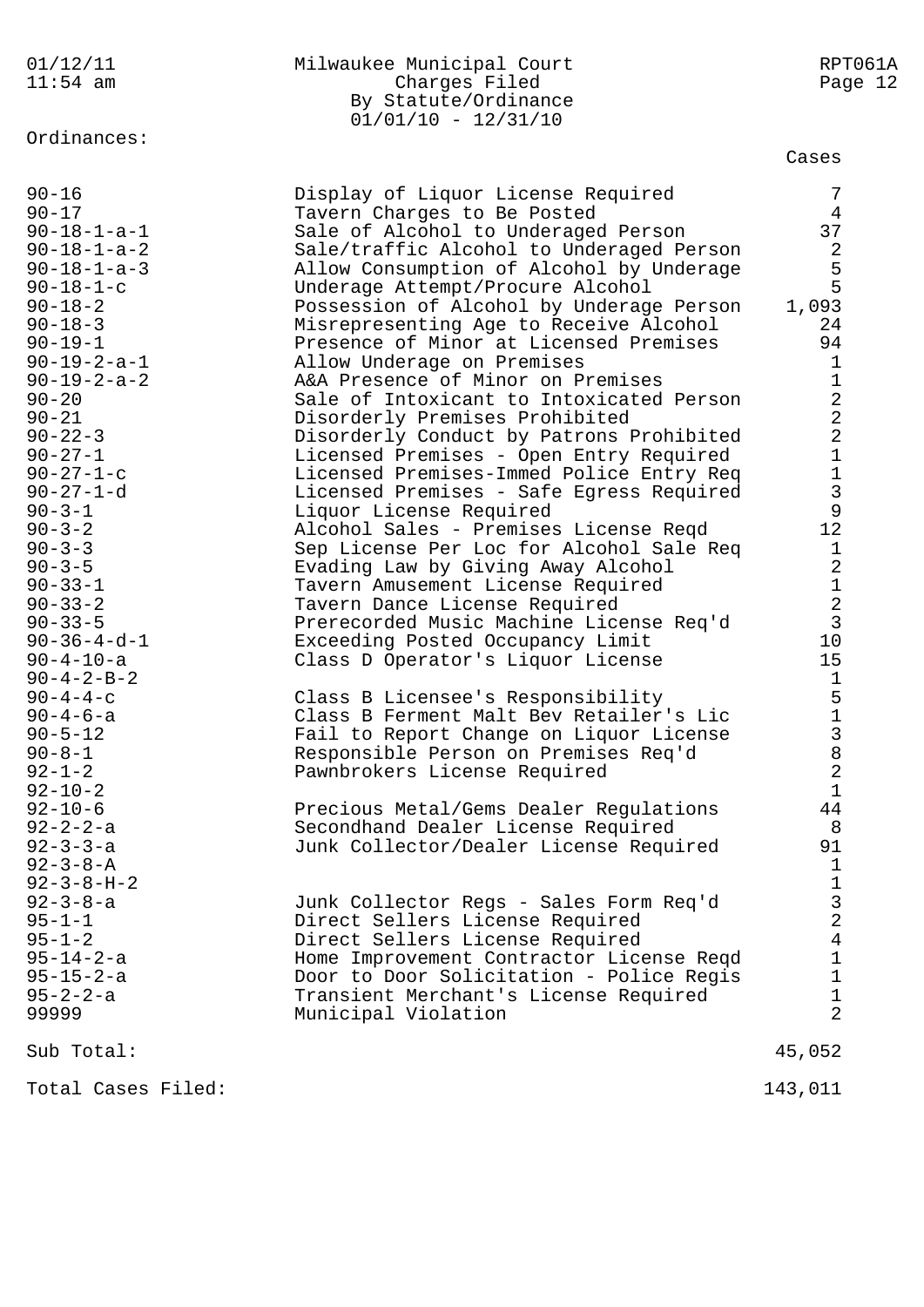| 01/12/11                               | Milwaukee Municipal Court                                             | RPT061A                       |
|----------------------------------------|-----------------------------------------------------------------------|-------------------------------|
| $11:54$ am                             | Charges Filed                                                         | Page 13                       |
|                                        | By Statute/Ordinance                                                  |                               |
|                                        | $01/01/10 - 12/31/10$                                                 |                               |
| Juvenile:                              |                                                                       |                               |
|                                        |                                                                       | Cases                         |
| $100 - 59 - 3 - a$                     | PP Veh Pass - Refuse to Pay Fare in Adv                               | 3                             |
| $102 - 2$                              | Bicycle - Operate w/o License Plate                                   | 13                            |
| $102 - 7 - 1$                          | Bicycle - Riding on Public Ways                                       | $\mathbf{1}$                  |
| $102 - 8 - 2$                          | Bicycle - Riding on Public Ways                                       | 8                             |
| $102 - 8 - 5$                          | Bicycle - Full Control of Handle/Pedals                               | $\mathbf 1$                   |
| $104 - 7 - 1$                          | False Fire Alarm                                                      | $\overline{2}$                |
| $105 - 138 - 2$                        | Resisting / Obstructing Police Officer                                | 506                           |
| $105 - 19 - 1$                         | Roller Skate and Skateboard Restrictions                              | $\mathbf{1}$                  |
| $105 - 2$                              | Assault and Battery                                                   | 371                           |
| $105 - 34 - 1 - A$                     |                                                                       | 2                             |
| $105 - 34 - 1 - a$                     | Carrying Concealed and Dangerous Weapon                               | 100                           |
| $105 - 34 - 1 - b$                     | Carrying Concealed Firearm                                            | 1                             |
| $105 - 34.4 - 1$                       | Fire Bombs Prohibited                                                 | 1                             |
| $105 - 35 - 1$                         | Discharge of Firearm in City w/o Permit                               | $\mathbf 1$                   |
| $105 - 36 - 1$                         | Use of Bow and Arrows in Prohibited Area                              | $\frac{1}{3}$                 |
| $105 - 45 - 2$                         | Prohibited Use of Laser Pointer                                       |                               |
| $105 - 45 - 4$                         | Possession of Laser Pointer by Minor                                  | $\epsilon$                    |
| $105 - 47 - 1$                         | Sale / Discharge / Use of Fireworks                                   | 13                            |
| $105 - 48 - 2$                         | Smoking in City Building                                              | $\mathbf 1$                   |
| $105 - 77 - 1$                         | Misuse of Emergency Telephone Numbers                                 | 3                             |
| $106 - 1 - 1$                          | Disorderly Conduct                                                    | 2,053                         |
| $106 - 1.1 - 2$                        | Begging / Soliciting Funds                                            | $\overline{4}$                |
| $106 - 1.8 - 1$<br>$106 - 11$          | Public Drinking<br>Mashing                                            | $\mathbf 1$<br>$\overline{a}$ |
| $106 - 23$                             | Loitering of Minor (Curfew Hours)                                     | 552                           |
| $106 - 23 - 4$                         | Responsibility of Hotels (Curfew)                                     | 3                             |
| $106 - 23.1 - 2$                       | Truancy or Habitual Truancy                                           | 1,049                         |
| $106 - 23.2$                           | Contributing to Delinquency of Minor                                  | 3                             |
| $106 - 23.3 - 2$                       | Contributing to Truancy                                               |                               |
| $106 - 30 - 2 - a$                     | Sale of Cigarettes to Minor/Underage                                  | $\frac{3}{2}$                 |
| $106 - 30.5 - 1$                       | Falsely Representing Age to Purchase Cig                              | 5                             |
| $106 - 30.5 - 2$                       | Minor Purchase/Possess Cigarette/Tobacco                              | 125                           |
| $106 - 31 - 1$                         | Loitering or Prowling                                                 | 423                           |
| $106 - 31 - 2$                         | Loitering in or near a Dwelling Area                                  | 15                            |
| $106 - 31 - 4$                         | Loitering in or near School                                           | 30                            |
| $106 - 31 - 5$                         | Loitering in Public Building                                          | 27                            |
| $106 - 31 - 6$                         | Loitering in Restaurant / Tavern                                      | 27                            |
| $106 - 31 - 7$                         | Loitering - Soliciting, Etc.                                          | 2                             |
| $106 - 31 - 8$                         | Loitering in a Parking Lot or Structure                               | $\epsilon$                    |
| $106 - 31 - 9$                         | Loitering on Private / Public Property                                | 19                            |
| $106 - 34 - 2 - a$                     | Selling Spray Paint, Etc. to Minor                                    | $\overline{2}$                |
| $106 - 34 - 2 - b$                     | Possession of Spray Paint, Etc. by Minor                              | $\mathsf 9$                   |
| $106 - 35 - 2$                         | Loitering - Soliciting Prostitute                                     | $1\,$<br>11                   |
| $106 - 35.6 - 2$<br>$106 - 36 - 3 - a$ | Loitering - Illegal Drug Activity<br>Possession of Drug Paraphernalia | 24                            |
| $106 - 37 - 2$                         | Frequenting An Illegal Drug House                                     | 4                             |
| $106 - 38 - 2$                         | Possession of Marijuana                                               | 384                           |
| $106 - 5 - 2$                          | Indecent Exposure                                                     | 4                             |
| $106 - 8 - 2$                          | Harassing Phone Call                                                  | $\overline{2}$                |
| $107 - 1$                              | Gambling Places - Permit or Run                                       | 12                            |
| $107 - 2$                              | Gambling                                                              | 34                            |
| $110 - 1$                              | Damaging/Tampering w/Coin Machine, Etc.                               | $\mathbf 1$                   |
|                                        |                                                                       |                               |